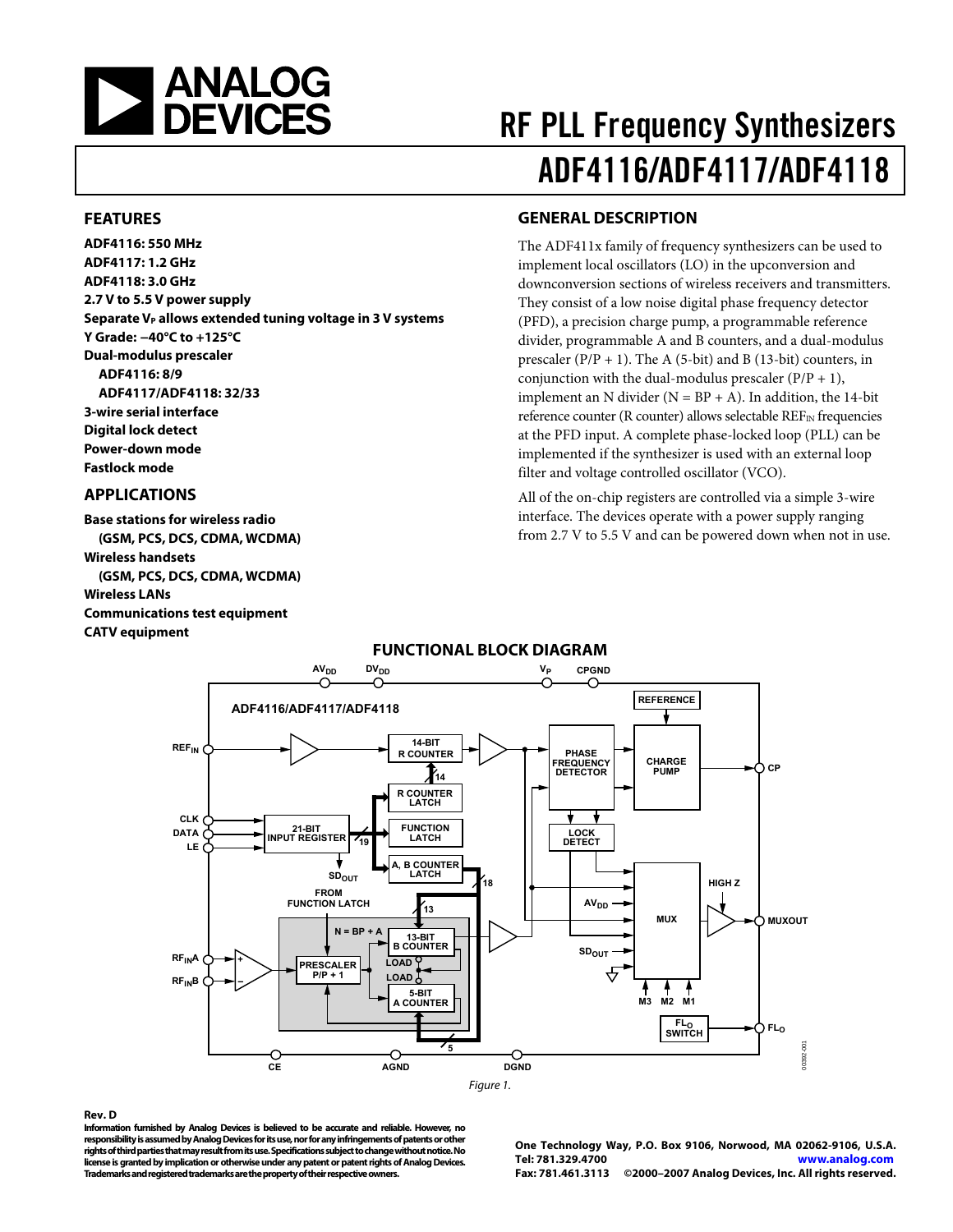# <span id="page-1-0"></span>**TABLE OF CONTENTS**

| Phase Frequency Detector (PFD) and Charge Pump 13 |
|---------------------------------------------------|
|                                                   |
|                                                   |

## **REVISION HISTORY**

### $4/07$ —Rev. C to Rev. D

### 11/05-Rev. B to Rev. C

| Device Programming After Initial Power-Up  20            |  |
|----------------------------------------------------------|--|
|                                                          |  |
| Local Oscillator for the GSM Base Station Transmitter 21 |  |
|                                                          |  |
|                                                          |  |
|                                                          |  |
|                                                          |  |
|                                                          |  |

### 9/04-Rev. A to Rev. B

| $3/01$ —Rev. 0 to Rev. A     |  |
|------------------------------|--|
| 4/00—Rev. 0: Initial Version |  |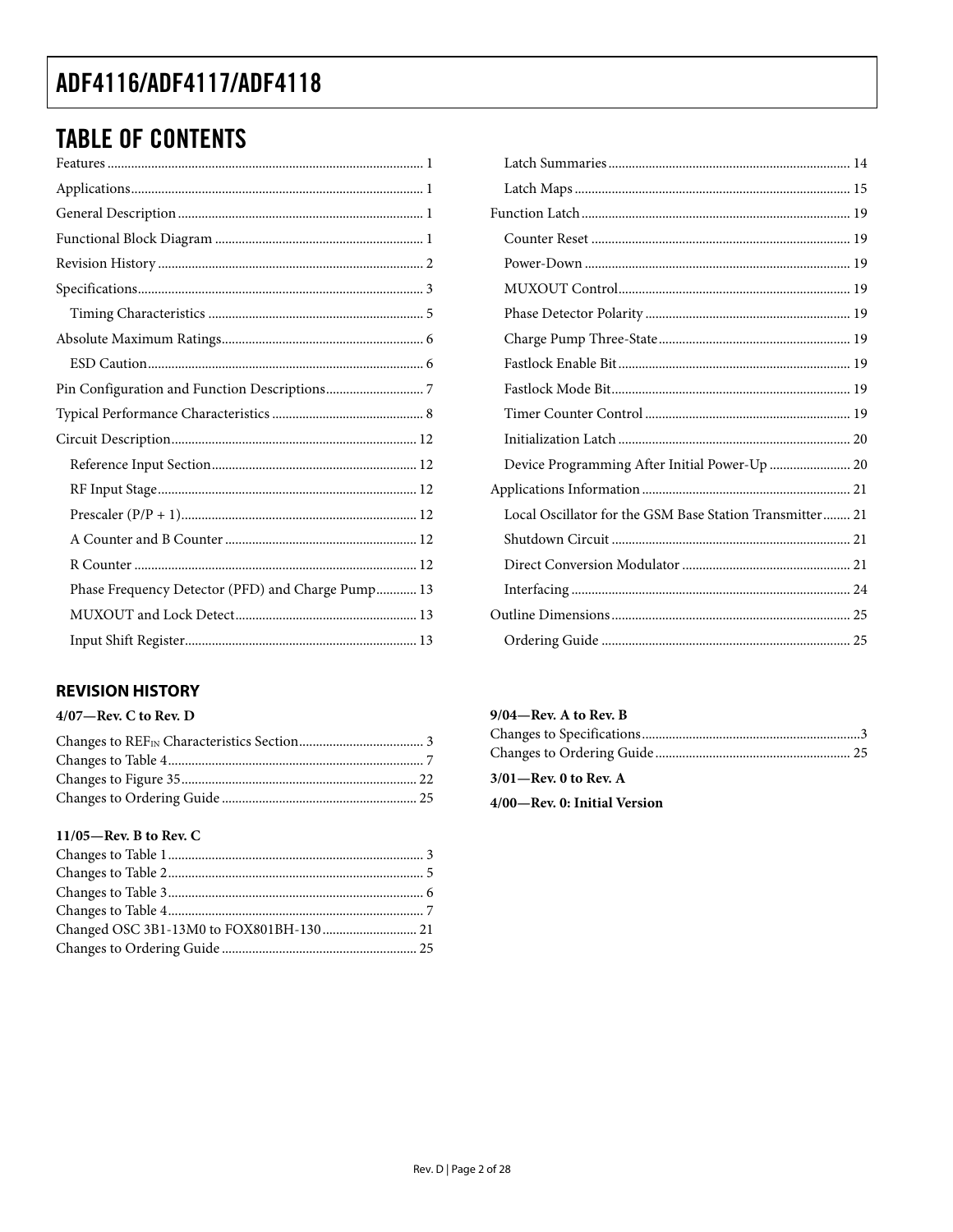# <span id="page-2-0"></span>**SPECIFICATIONS**

 $AV_{DD} = DV_{DD} = 3 V ± 10\%, 5 V ± 10\%; AV_{DD} \le V_P \le 6.0 V; AGND = DGND = CPGND = 0 V; T_A = T_{MIN}$  to  $T_{MAX}$ , unless otherwise noted; dBm referred to 50 Ω.

| Table 1.                                           |                               |                         |                  |                                                                                           |
|----------------------------------------------------|-------------------------------|-------------------------|------------------|-------------------------------------------------------------------------------------------|
| <b>Parameter</b>                                   | <b>B</b> Version <sup>1</sup> | Y Version <sup>2</sup>  | <b>Unit</b>      | <b>Test Conditions/Comments</b>                                                           |
| <b>RF CHARACTERISTICS</b>                          |                               |                         |                  |                                                                                           |
| <b>RF Input Sensitivity</b>                        | $-15$ to 0                    | $-10$ to 0              | dBm min to max   | $AVDD = 3 V$                                                                              |
|                                                    | $-10$ to 0                    | $-10$ to 0              | dBm min to max   | $AVDD = 5V$                                                                               |
| <b>RF Input Frequency</b>                          |                               |                         |                  | See Figure 26 for input circuit                                                           |
| ADF4116                                            | 80 to 550                     |                         | MHz min to max   |                                                                                           |
|                                                    | 45 to 550                     |                         | MHz min to max   | Input level $=$ $-8$ dBm; for lower frequencies,<br>ensure slew rate (SR) > 36 V/ $\mu$ s |
| ADF4117                                            | 0.1 to 1.2                    |                         | GHz min to max   |                                                                                           |
| ADF4118                                            | $0.1$ to $3.0$                | $0.1$ to $3.0$          | GHz min to max   | Input level $= -10$ dBm                                                                   |
|                                                    | 0.2 to 3.0                    |                         | GHz min to max   | Input level $= -15$ dBm                                                                   |
| Maximum Allowable Prescaler                        | 165                           | 165                     | MHz max          | $AVDD, DVDD = 3 V$                                                                        |
| Output Frequency <sup>3</sup>                      | 200                           | 200                     | MHz max          | $AVDD, DVDD = 5 V$                                                                        |
| <b>REFIN CHARACTERISTICS</b>                       |                               |                         |                  |                                                                                           |
| Reference Input Frequency                          | 5 to 100                      | 5 to 100                | MHz min to max   | For $f < 5$ MHz, ensure $SR > 100$ V/ $\mu s$                                             |
| Reference Input Sensitivity <sup>4,5</sup>         | 0.4 to AV <sub>DD</sub>       | 0.4 to AV <sub>DD</sub> | V p-p min to max | $AVDD = 3.3 V, biased at AVDD/2$                                                          |
|                                                    | $0.7$ to $AV_{DD}$            | $0.7$ to $AV_{DD}$      | V p-p min to max | For $f \ge 10$ MHz, $AV_{DD} = 5$ V, biased at $AV_{DD}/2$                                |
| <b>REF<sub>IN</sub></b> Input Capacitance          | 10                            | 10                      | pF max           |                                                                                           |
| <b>REF<sub>IN</sub></b> Input Current              | ±100                          | ±100                    | µA max           |                                                                                           |
| PHASE DETECTOR FREQUENCY <sup>5</sup>              | 55                            | 55                      | MHz max          |                                                                                           |
| <b>CHARGE PUMP</b>                                 |                               |                         |                  |                                                                                           |
| Icp Sink/Source                                    |                               |                         |                  |                                                                                           |
| <b>High Value</b>                                  | $\mathbf{1}$                  | 1                       | mA typ           |                                                                                           |
| Low Value                                          | 250                           | 250                     | µA typ           |                                                                                           |
| <b>Absolute Accuracy</b>                           | 2.5                           | 2.5                     | % typ            |                                                                                           |
| I <sub>CP</sub> Three-State Leakage Current        | 3                             | 25                      | nA max           |                                                                                           |
|                                                    | $\mathbf{1}$                  | 16                      | nA typ           |                                                                                           |
| Sink and Source Current Matching                   | 3                             | 3                       | % typ            | $0.5 V \leq V_{CP} \leq V_P - 0.5$                                                        |
| ICP VS. VCP                                        | $\overline{2}$                | $\overline{2}$          | % typ            | $0.5 V \le V_{CP} \le V_P - 0.5$                                                          |
| I <sub>CP</sub> vs. Temperature                    | $\overline{2}$                | $\overline{2}$          | % typ            | $V_{CP} = V_P/2$                                                                          |
| <b>LOGIC INPUTS</b>                                |                               |                         |                  |                                                                                           |
| VINH, Input High Voltage                           | $0.8 \times DV_{DD}$          | $0.8 \times DV_{DD}$    | V min            |                                                                                           |
| VINL, Input Low Voltage                            | $0.2 \times DV_{DD}$          | $0.2 \times DV_{DD}$    | V max            |                                                                                           |
| I <sub>INH</sub> /I <sub>INL</sub> , Input Current | ±1                            | ±1                      | µA max           |                                                                                           |
| CIN, Input Capacitance                             | 10                            | 10                      | pF max           |                                                                                           |
| Reference Input Current                            | ±100                          | ±100                    | µA max           |                                                                                           |
| <b>LOGIC OUTPUTS</b>                               |                               |                         |                  |                                                                                           |
| V <sub>OH</sub> , Output High Voltage              | $DV_{DD} - 0.4$               | $DV_{DD} - 0.4$         | V min            | $I_{OH} = 500 \mu A$                                                                      |
| V <sub>OL</sub> , Output Low Voltage               | 0.4                           | 0.4                     | V max            | $I_{OL} = 500 \mu A$                                                                      |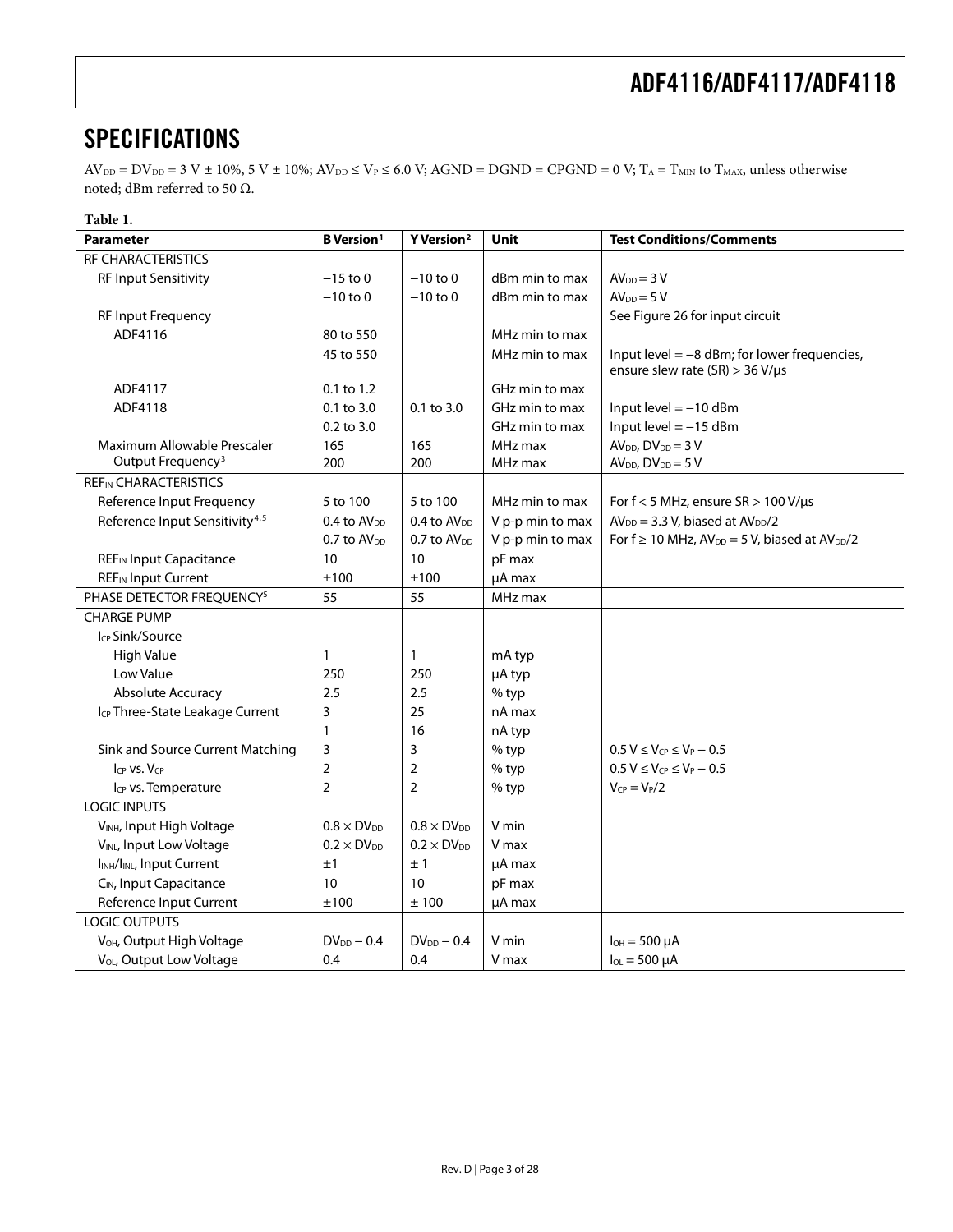<span id="page-3-0"></span>

| <b>Parameter</b>                            | <b>B</b> Version <sup>1</sup> | Y Version <sup>2</sup>    | <b>Unit</b>    | <b>Test Conditions/Comments</b>             |
|---------------------------------------------|-------------------------------|---------------------------|----------------|---------------------------------------------|
| <b>POWER SUPPLIES</b>                       |                               |                           |                |                                             |
| <b>AV<sub>DD</sub></b>                      | 2.7 to 5.5                    | 2.7 to 5.5                | V min to V max |                                             |
| <b>DV<sub>DD</sub></b>                      | <b>AV<sub>DD</sub></b>        | <b>AV<sub>DD</sub></b>    |                |                                             |
| $V_P$                                       | AV <sub>DD</sub> to 6.0       | AV <sub>DD</sub> to $6.0$ | V min to V max | $AV_{DD} \leq V_P \leq 6.0 V$               |
| $\ln (Al_{DD} + D \ln b)^6$                 |                               |                           |                |                                             |
| ADF4116                                     | 5.5                           |                           | mA max         | 4.5 mA typical                              |
| ADF4117                                     | 5.5                           |                           | mA max         | 4.5 mA typical                              |
| ADF4118                                     | 7.5                           | 7.5                       | mA max         | 6.5 mA typical                              |
| $ _{\mathsf{P}}$                            | 0.4                           | 0.4                       | mA max         | $T_A = 25^{\circ}C$                         |
| Low-Power Sleep Mode                        | 1                             | 1                         | µA typ         |                                             |
| NOISE CHARACTERISTICS                       |                               |                           |                |                                             |
| ADF4118 Normalized Phase Noise<br>$Floor^7$ | $-213$                        | $-213$                    | dBc/Hz typ     |                                             |
| Phase Noise Performance <sup>8</sup>        |                               |                           |                | @ VCO output                                |
| ADF4116 540 MHz Output <sup>9</sup>         | $-89$                         | $-89$                     | dBc/Hz typ     | @ 1 kHz offset and 200 kHz PFD frequency    |
| ADF4117 900 MHz Output <sup>10</sup>        | $-87$                         | $-87$                     | dBc/Hz typ     | @ 1 kHz offset and 200 kHz PFD frequency    |
| ADF4118 900 MHz Output <sup>10</sup>        | $-90$                         | $-90$                     | dBc/Hz typ     | @ 1 kHz offset and 200 kHz PFD frequency    |
| ADF4117 836 MHz Output <sup>11</sup>        | $-78$                         | $-78$                     | dBc/Hz typ     | @ 300 Hz offset and 30 kHz PFD frequency    |
| ADF4118 1750 MHz Output <sup>12</sup>       | $-85$                         | $-85$                     | dBc/Hz typ     | @ 1 kHz offset and 200 kHz PFD frequency    |
| ADF4118 1750 MHz Output <sup>13</sup>       | $-65$                         | $-65$                     | dBc/Hz typ     | @ 200 Hz offset and 10 kHz PFD frequency    |
| ADF4118 1960 MHz Output <sup>14</sup>       | $-84$                         | $-84$                     | dBc/Hz typ     | @ 1 kHz offset and 200 kHz PFD frequency    |
| <b>Spurious Signals</b>                     |                               |                           |                |                                             |
| ADF4116 540 MHz Output <sup>10</sup>        | $-88/-99$                     | $-88/-99$                 | dBc typ        | @ 200 kHz/400 kHz and 200 kHz PFD frequency |
| ADF4117 900 MHz Output <sup>10</sup>        | $-90/-104$                    | $-90/-104$                | dBc typ        | @ 200 kHz/400 kHz and 200 kHz PFD frequency |
| ADF4118 900 MHz Output <sup>10</sup>        | $-91/-100$                    | $-91/-100$                | dBc typ        | @ 200 kHz/400 kHz and 200 kHz PFD frequency |
| ADF4117 836 MHz Output <sup>11</sup>        | $-80/-84$                     | $-80/-84$                 | dBc typ        | @ 30 kHz/60 kHz and 30 kHz PFD frequency    |
| ADF4118 1750 MHz Output <sup>12</sup>       | $-88/-90$                     | $-88/-90$                 | dBc typ        | @ 200 kHz/400 kHz and 200 kHz PFD frequency |
| ADF4118 1750 MHz Output <sup>13</sup>       | $-65/-73$                     | $-65/-73$                 | dBc typ        | @ 10 kHz/20 kHz and 10 kHz PFD frequency    |
| ADF4118 1960 MHz Output <sup>14</sup>       | $-80/-86$                     | $-80/-86$                 | dBc typ        | @ 200 kHz/400 kHz and 200 kHz PFD frequency |

1 Operating temperature range for the B version is −40°C to +85°C.

2 Operating temperature range for the Y version is −40°C to +125°C.

 $^3$  This is the maximum operating frequency of the CMOS counters.<br>4 AC coupling ensures AV  $_{2}/2$  bias. See Figure 35 for typical circuit.

<sup>4</sup> AC coupling ensures  $AV_{DD}/2$  bias. Se[e Figure 35 fo](#page-21-0)r typical circuit.

<sup>5</sup> Guaranteed by design.

 $^6$  T<sub>A</sub> = 25°C; AV<sub>DD</sub> = DV<sub>DD</sub> = 3 V; RF<sub>IN</sub> for ADF4116 = 540 MHz; RF<sub>IN</sub> for ADF4117, ADF4118 = 900 MHz.<br><sup>7</sup> The synthesizer phase noise floor is estimated by measuring the in-band phase noise at the outpu

<sup>7</sup> The synthesizer phase noise floor is estimated by measuring the in-band phase noise at the output of the VCO, PN<sub>TOT</sub>, and subtracting 20logN (where N is the N

divider value) and 10logF<sub>PFD</sub>: PN<sub>SYNTH</sub> = PN<sub>TOT</sub> – 10logF<sub>PFD</sub> – 20logN.<br><sup>8</sup> The phase noise is measured with the EVAL-ADF411xEB and the HP8562E Spectrum Analyzer. The spectrum analyzer provides the REF<sub>IN</sub> for the synt  ${\rm (f_{REFOUT}=10\; MHz}$  @ 0 dBm).<br><sup>9</sup> f<sub>REFIN</sub> = 10 MHz; f<sub>PFD</sub> = 200 kHz; offset frequency = 1 kHz; f<sub>RF</sub> = 540 MHz; N = 2700; loop bandwidth = 20 kHz.

 $^{10}$  f<sub>REFIN</sub> = 10 MHz;  $F_{\text{PPD}}$  = 200 kHz; offset frequency = 1 kHz;  $F_{\text{RF}}$  = 900 MHz; N = 4500; loop bandwidth = 20 kHz.<br><sup>11</sup> f<sub>REFIN</sub> = 10 MHz;  $F_{\text{PPD}}$  = 200 kHz; offset frequency = 300 Hz;  $F_{\text{RF}}$  = 836 MH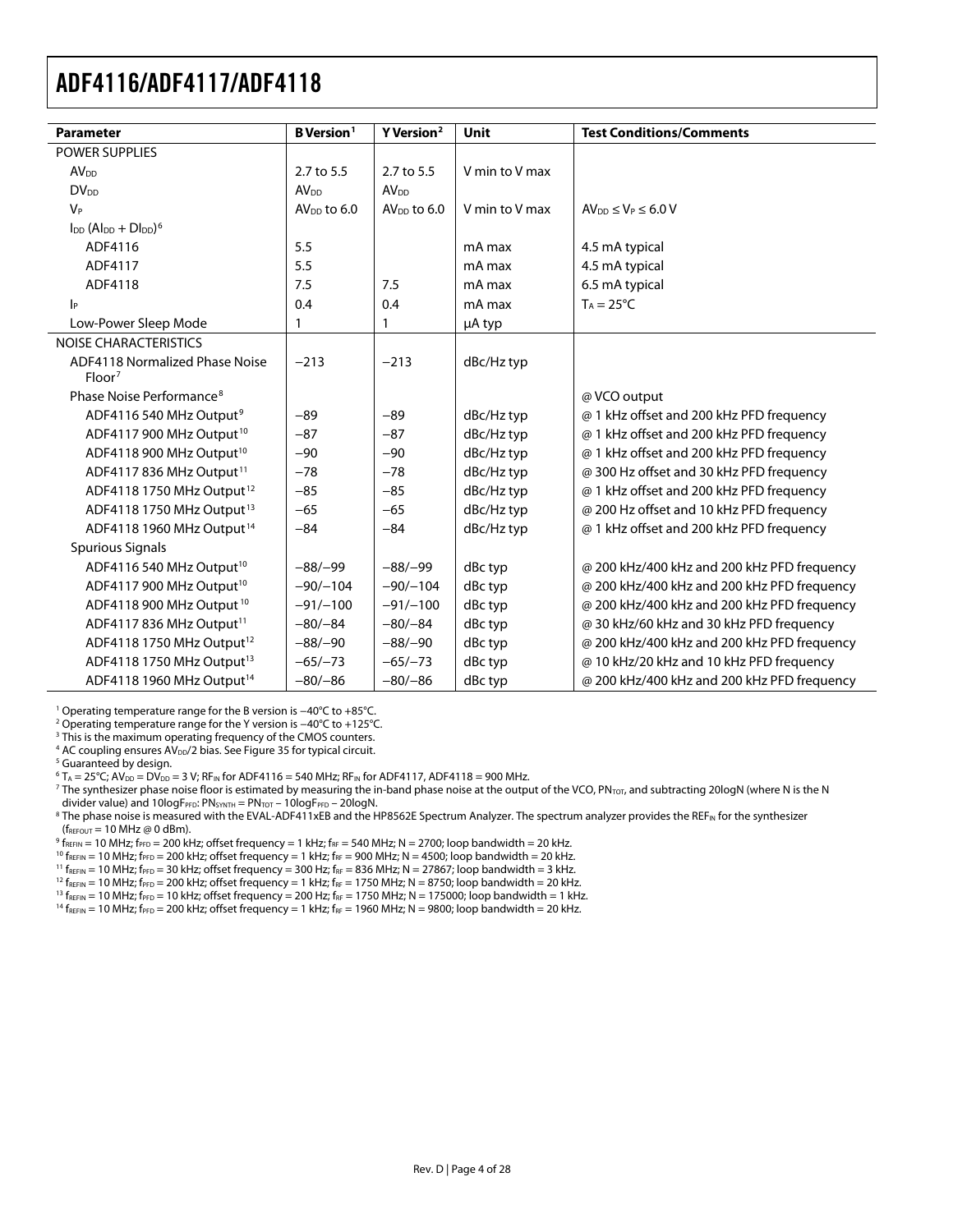### <span id="page-4-0"></span>**TIMING CHARACTERISTICS**

 $AV_{DD} = DV_{DD} = 3 V ± 10\%, 5 V ± 10\%; AV_{DD} \leq V_P < 6.0 V; AGND = DGND = CPGND = 0 V; T_A = T_{MIN}$  to  $T_{MAX}$ , unless otherwise noted. Guaranteed by design, but not production tested.

| Table 2.         |                                                |        |                                 |  |  |
|------------------|------------------------------------------------|--------|---------------------------------|--|--|
| <b>Parameter</b> | Limit at $T_{MIN}$ to $T_{MAX}$ (B, Y Version) | Unit   | <b>Test Conditions/Comments</b> |  |  |
| tı               | 10                                             | ns min | DATA to CLK setup time          |  |  |
| t <sub>2</sub>   | 10                                             | ns min | DATA to CLK hold time           |  |  |
| $t_3$            | 25                                             | ns min | CLK high duration               |  |  |
| $t_{4}$          | 25                                             | ns min | CLK low duration                |  |  |
| t <sub>5</sub>   | 10                                             | ns min | CLK to LE setup time            |  |  |
| t6               | 20                                             | ns min | LE pulse width                  |  |  |

<span id="page-4-1"></span>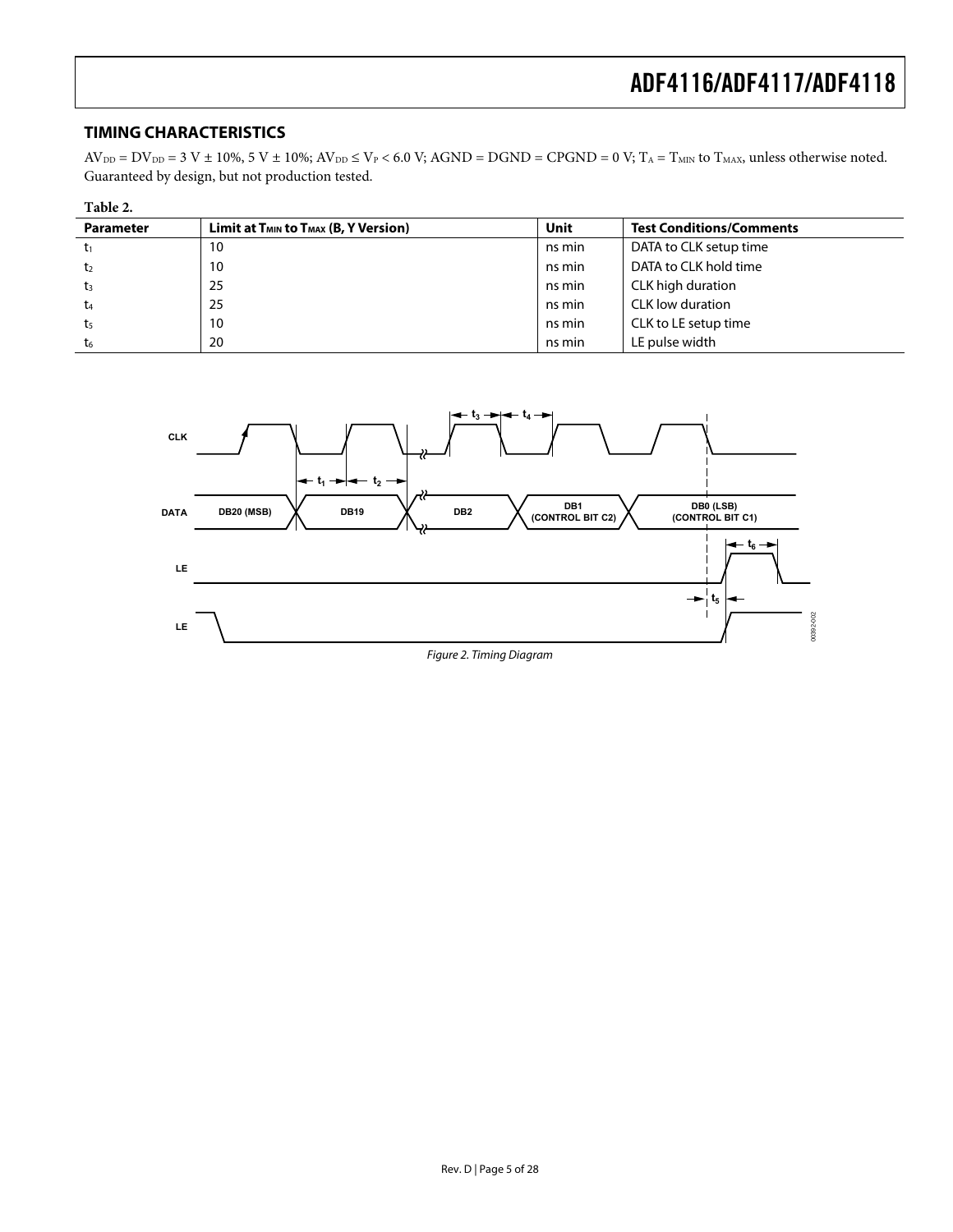## <span id="page-5-0"></span>ABSOLUTE MAXIMUM RATINGS

 $T_A = 25$ °C, unless otherwise noted.

### **Table 3.**

| Parameter                                      | Rating                              |
|------------------------------------------------|-------------------------------------|
| $AV_{DD}$ to $GND1$                            | $-0.3$ V to $+7$ V                  |
| AV <sub>DD</sub> to DV <sub>DD</sub>           | $-0.3 V$ to $+0.3 V$                |
| $V_P$ to $GND^1$                               | $-0.3$ V to $+7$ V                  |
| V <sub>P</sub> to AV <sub>DD</sub>             | $-0.3$ V to $+5.5$ V                |
| Digital I/O Voltage to GND <sup>1</sup>        | $-0.3$ V to V <sub>DD</sub> + 0.3 V |
| Analog I/O Voltage to GND <sup>1</sup>         | $-0.3$ V to V <sub>P</sub> + 0.3 V  |
| $REF_{IN}$ , $RF_{IN}A$ , $RF_{IN}B$ to $GNDT$ | $-0.3$ V to V <sub>DD</sub> + 0.3 V |
| <b>REINA to REINB</b>                          | $\pm 320$ mV                        |
| Operating Temperature Range                    |                                     |
| Industrial (B Version)                         | $-40^{\circ}$ C to $+85^{\circ}$ C  |
| Extended (Y Version)                           | $-40^{\circ}$ C to $+125^{\circ}$ C |
| Storage Temperature Range                      | $-65^{\circ}$ C to $+150^{\circ}$ C |
| Maximum Junction Temperature                   | $150^{\circ}$ C                     |
| $TSSOP \theta_{JA}$ Thermal Impedance          | 112°C/W                             |
| Reflow Soldering                               |                                     |
| Peak Temperature                               | $260^{\circ}$ C                     |
| Time at Peak Temperature                       | 40 sec                              |
| <b>Transistor Count</b>                        |                                     |
| CMOS                                           | 6425                                |
| Bipolar                                        | 303                                 |

 $1$  GND = AGND = DGND = 0 V.

Stresses above those listed under Absolute Maximum Ratings may cause permanent damage to the device. This is a stress rating only; functional operation of the device at these or any other conditions above those indicated in the operational section of this specification is not implied. Exposure to absolute maximum rating conditions for extended periods may affect device reliability.

This device is a high performance RF integrated circuit with an ESD rating of <2 kV, and it is ESD sensitive. Proper precautions should be taken for handling and assembly.

### **ESD CAUTION**



ESD (electrostatic discharge) sensitive device. Charged devices and circuit boards can discharge without detection. Although this product features patented or proprietary protection circuitry, damage may occur on devices subjected to high energy ESD. Therefore, proper ESD precautions should be taken to avoid performance degradation or loss of functionality.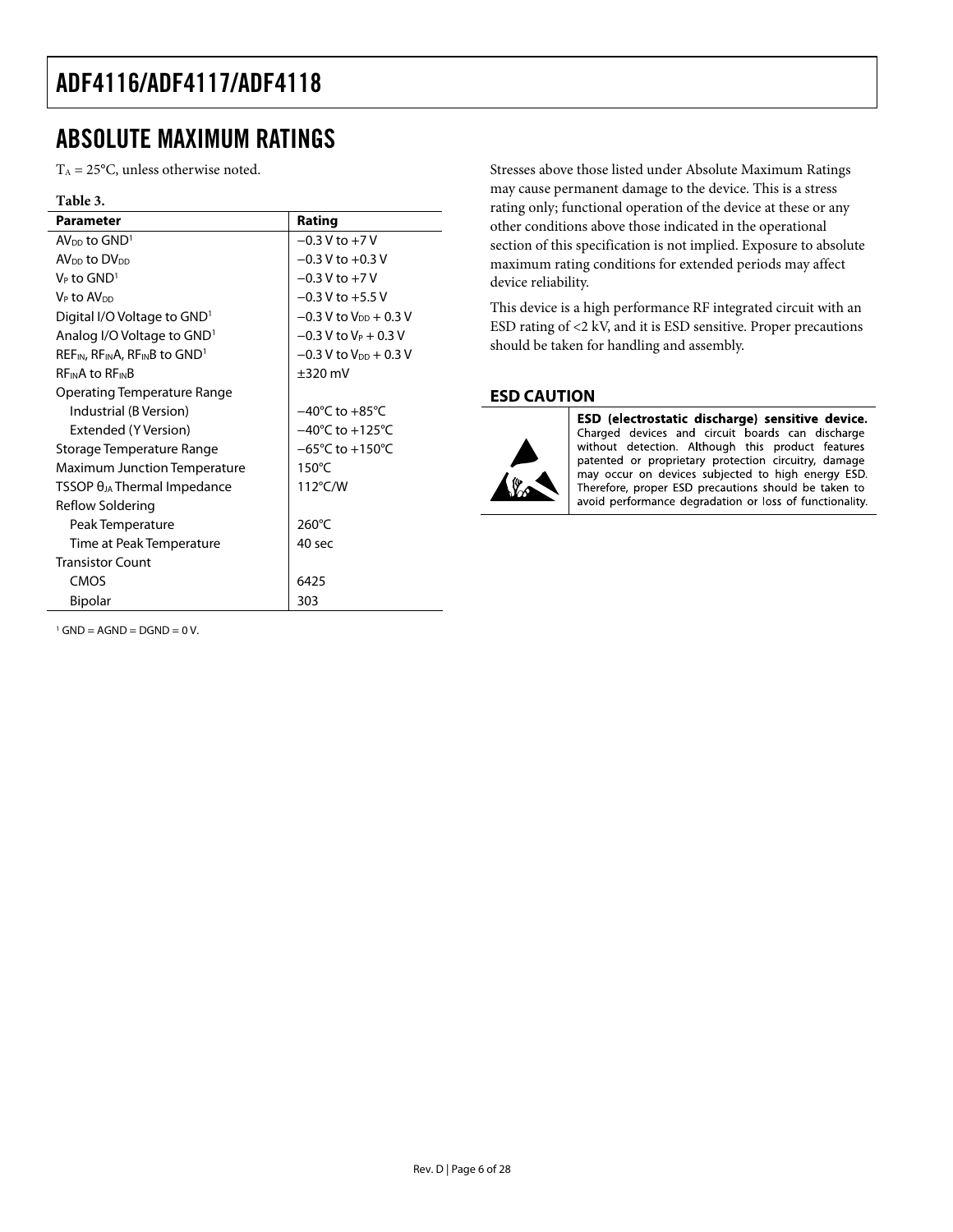# <span id="page-6-0"></span>PIN CONFIGURATION AND FUNCTION DESCRIPTIONS



#### **Table 4. Pin Function Descriptions**

| Pin No.        | <b>Mnemonic</b>         | <b>Description</b>                                                                                                                                                                                                                                                                                                                                                                                                       |
|----------------|-------------------------|--------------------------------------------------------------------------------------------------------------------------------------------------------------------------------------------------------------------------------------------------------------------------------------------------------------------------------------------------------------------------------------------------------------------------|
| $\mathbf{1}$   | FL <sub>o</sub>         | Fast Lock Switch Output. This can be used to switch an external resistor to change the loop filter bandwidth<br>and speed up locking the PLL.                                                                                                                                                                                                                                                                            |
| $\overline{2}$ | CP                      | Charge Pump Output. When enabled, this provides the $\pm$ l <sub>CP</sub> to the external loop filter, which in turn drives the<br>external VCO.                                                                                                                                                                                                                                                                         |
| 3              | <b>CPGND</b>            | Charge Pump Ground. This is the ground return path for the charge pump.                                                                                                                                                                                                                                                                                                                                                  |
| 4              | <b>AGND</b>             | Analog Ground. This is the ground return path for the prescaler.                                                                                                                                                                                                                                                                                                                                                         |
| 5              | <b>RFINB</b>            | Complementary Input to the RF Prescaler. This point should be decoupled to the ground plane with a small<br>bypass capacitor, typically 100 pF. See Figure 26.                                                                                                                                                                                                                                                           |
| 6              | <b>RFINA</b>            | Input to the RF Prescaler. This small signal input is ac-coupled from the VCO.                                                                                                                                                                                                                                                                                                                                           |
| $\overline{7}$ | <b>AV<sub>DD</sub></b>  | Analog Power Supply. This can range from 2.7 V to 5.5 V. Decoupling capacitors to the analog ground plane<br>should be placed as close as possible to this pin. AV <sub>DD</sub> must have the same value as DV <sub>DD</sub> .                                                                                                                                                                                          |
| 8              | <b>REF<sub>IN</sub></b> | Reference Input. This is a CMOS input with a nominal threshold of $V_{DD}/2$ and an equivalent input resistance of 100 k $\Omega$ .<br>See Figure 25. The oscillator input can be driven from a TTL or CMOS crystal oscillator, or it can be ac-coupled.                                                                                                                                                                 |
| 9              | <b>DGND</b>             | Digital Ground.                                                                                                                                                                                                                                                                                                                                                                                                          |
| 10             | <b>CE</b>               | Chip Enable. A logic low on this pin powers down the device and puts the charge pump output into three-state<br>mode. Taking the pin high powers up the device depending on the status of the power-down bit F2.                                                                                                                                                                                                         |
| 11             | <b>CLK</b>              | Serial Clock Input. This serial clock is used to clock in the serial data to the registers. The data is latched into the<br>21-bit shift register on the CLK rising edge. This input is a high impedance CMOS input.                                                                                                                                                                                                     |
| 12             | <b>DATA</b>             | Serial Data Input. The serial data is loaded MSB first with the two LSBs as the control bits. This input is a high<br>impedance CMOS input.                                                                                                                                                                                                                                                                              |
| 13             | LE                      | Load Enable, CMOS Input. When LE goes high, the data stored in the shift registers is loaded into one of the four<br>latches, the latch being selected using the control bits.                                                                                                                                                                                                                                           |
| 14             | <b>MUXOUT</b>           | This multiplexer output allows either the lock detect, the scaled RF, or the scaled reference frequency to be<br>accessed externally.                                                                                                                                                                                                                                                                                    |
| 15             | $DV_{DD}$               | Digital Power Supply. This can range from 2.7 V to 5.5 V. Decoupling capacitors to the digital ground plane (1 µF, 1 nF)<br>should be placed as close as possible to this pin. For best performance, the 1 µF capacitor should be placed within 2 mm<br>of the pin. The placing of the 1 nF capacitor is less critical, but should still be within 5 mm of the pin.<br>$DV_{DD}$ must have the same value as $AV_{DD}$ . |
| 16             | $V_P$                   | Charge Pump Power Supply. This should be greater than or equal to V <sub>DD</sub> . In systems where V <sub>DD</sub> is 3 V, this supply can<br>be set to 6 V and used to drive a VCO with a tuning range of up to 6 V.                                                                                                                                                                                                  |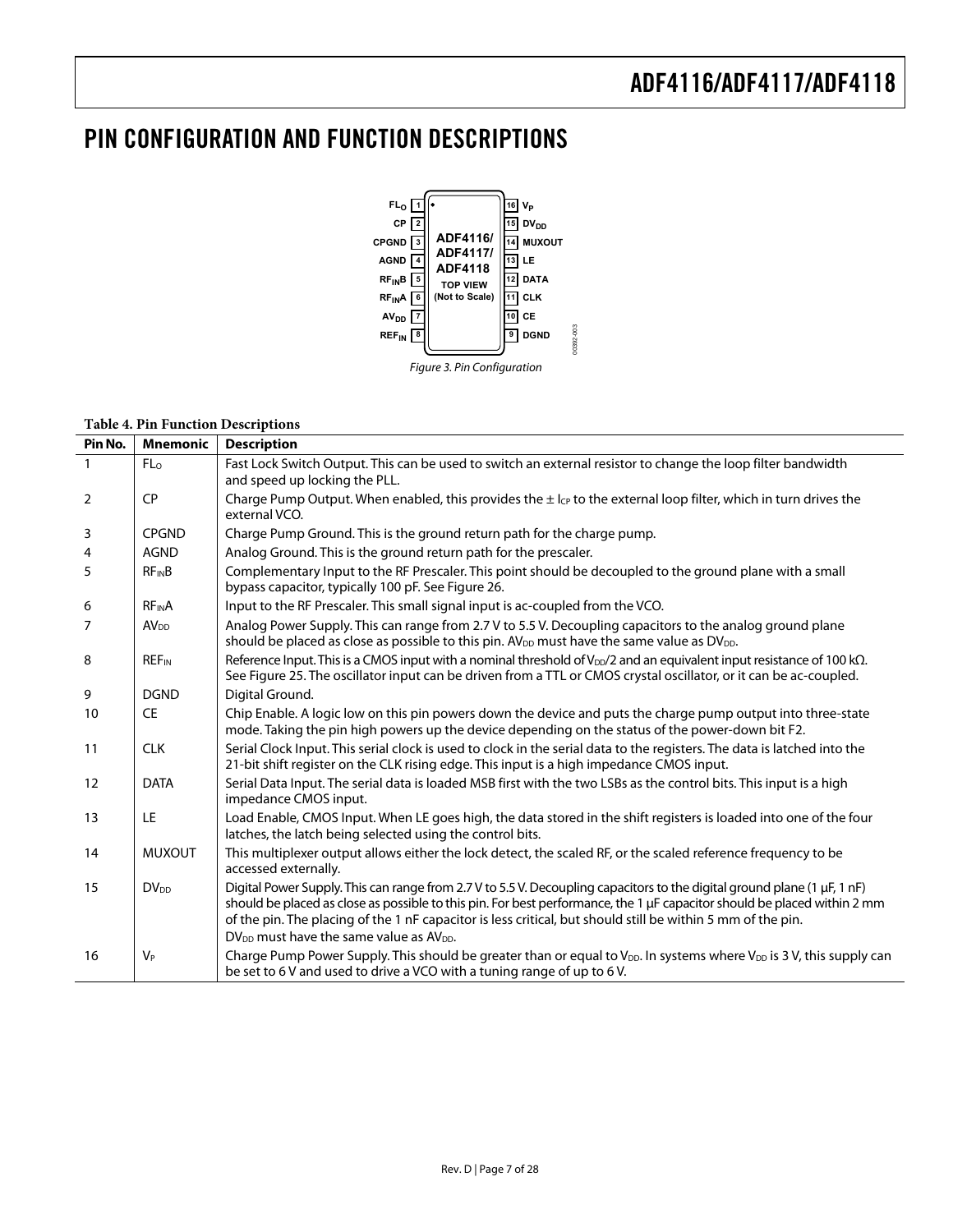# <span id="page-7-0"></span>TYPICAL PERFORMANCE CHARACTERISTICS

|           | <b>OHMS</b> |         |             | FREQ PARAM TYPE DATA FORMAT KEYWORD IMPEDANCE- |         | <b>UNIT</b> |
|-----------|-------------|---------|-------------|------------------------------------------------|---------|-------------|
|           | 50          | R       |             | MA                                             | s       | GHz         |
|           | AngS11      | MagS11  | <b>FREQ</b> | AngS11                                         | MagS11  | <b>FREQ</b> |
|           | $-36.961$   | 0.92087 | 0.95        | $-2.0571$                                      | 0.89207 | 0.05        |
|           | $-39.343$   | 0.93788 | 1.00        | $-4.4427$                                      | 0.8886  | 0.10        |
|           | $-40.134$   | 0.9512  | 1.05        | $-6.3212$                                      | 0.89022 | 0.15        |
|           | $-43.747$   | 0.93458 | 1.10        | $-2.1393$                                      | 0.96323 | 0.20        |
|           | $-44.393$   | 0.94782 | 1.15        | $-12.13$                                       | 0.90566 | 0.25        |
|           | $-46.937$   | 0.96875 | 1.20        | $-13.52$                                       | 0.90307 | 0.30        |
|           | $-49.6$     | 0.92216 | 1.25        | $-15.746$                                      | 0.89318 | 0.35        |
|           | $-51.884$   | 0.93755 | 1.30        | $-18.056$                                      | 0.89806 | 0.40        |
|           | $-51.21$    | 0.96178 | 1.35        | $-19.693$                                      | 0.89565 | 0.45        |
|           | $-53.55$    | 0.94354 | 1.40        | $-22.246$                                      | 0.88538 | 0.50        |
|           | $-56.786$   | 0.95189 | 1.45        | $-24.336$                                      | 0.89699 | 0.55        |
|           | $-58.781$   | 0.97647 | 1.50        | $-25.948$                                      | 0.89927 | 0.60        |
|           | $-60.545$   | 0.98619 | 1.55        | $-28.457$                                      | 0.87797 | 0.65        |
|           | $-61.43$    | 0.95459 | 1.60        | $-29.735$                                      | 0.90765 | 0.70        |
|           | $-61.241$   | 0.97945 | 1.65        | $-31.879$                                      | 0.88526 | 0.75        |
|           | $-64.051$   | 0.98864 | 1.70        | $-32.681$                                      | 0.81267 | 0.80        |
| 00392-004 | $-66.19$    | 0.97399 | 1.75        | $-31.522$                                      | 0.90357 | 0.85        |
|           | $-63.775$   | 0.97216 | 1.80        | $-34.222$                                      | 0.92954 | 0.90        |

Figure 4. S-Parameter Data for the ADF4118 RF Input (Up to 1.8 GHz)



Figure 5. Input Sensitivity (ADF4118)





Figure 7. ADF4118 Integrated Phase Noise (900 MHz, 200 kHz, 35 kHz, Typical Lock Time: 200 μs)



Figure 8. ADF4118 Integrated Phase Noise (900 MHz, 200 kHz, 20 kHz, Typical Lock Time: 400 μs)

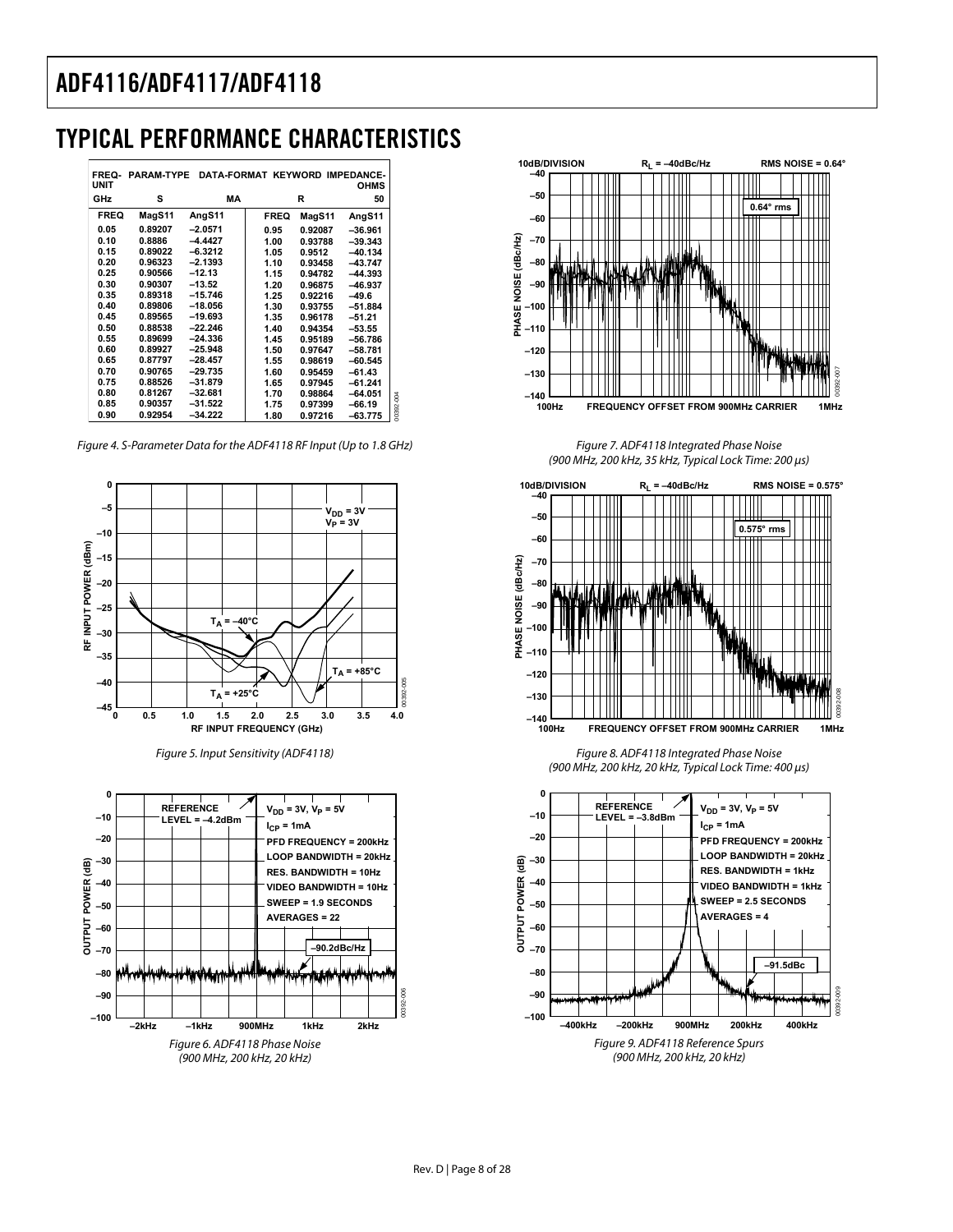

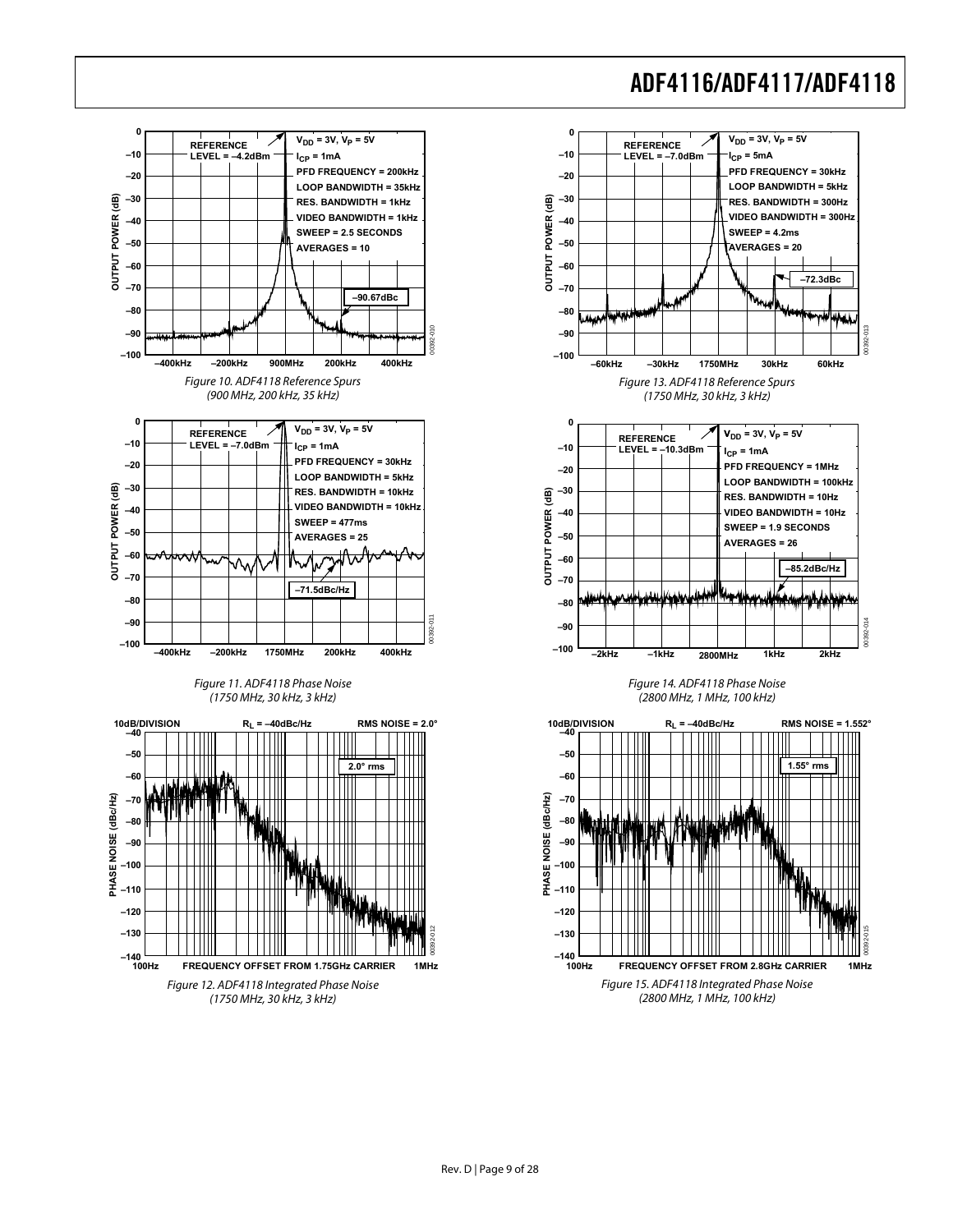

Figure 16. ADF4118 Reference Spurs (2800 MHz, 1 MHz, 100 kHz)









Figure 19. ADF4118 Reference Spurs vs. Temperature (900 MHz, 200 kHz, 20 kHz)



Figure 20. ADF4118 Reference Spurs (200 kHz) vs. VTUNE (900 MHz, 200 kHz, 20 kHz)



(836 MHz, 30 kHz, 3 kHz)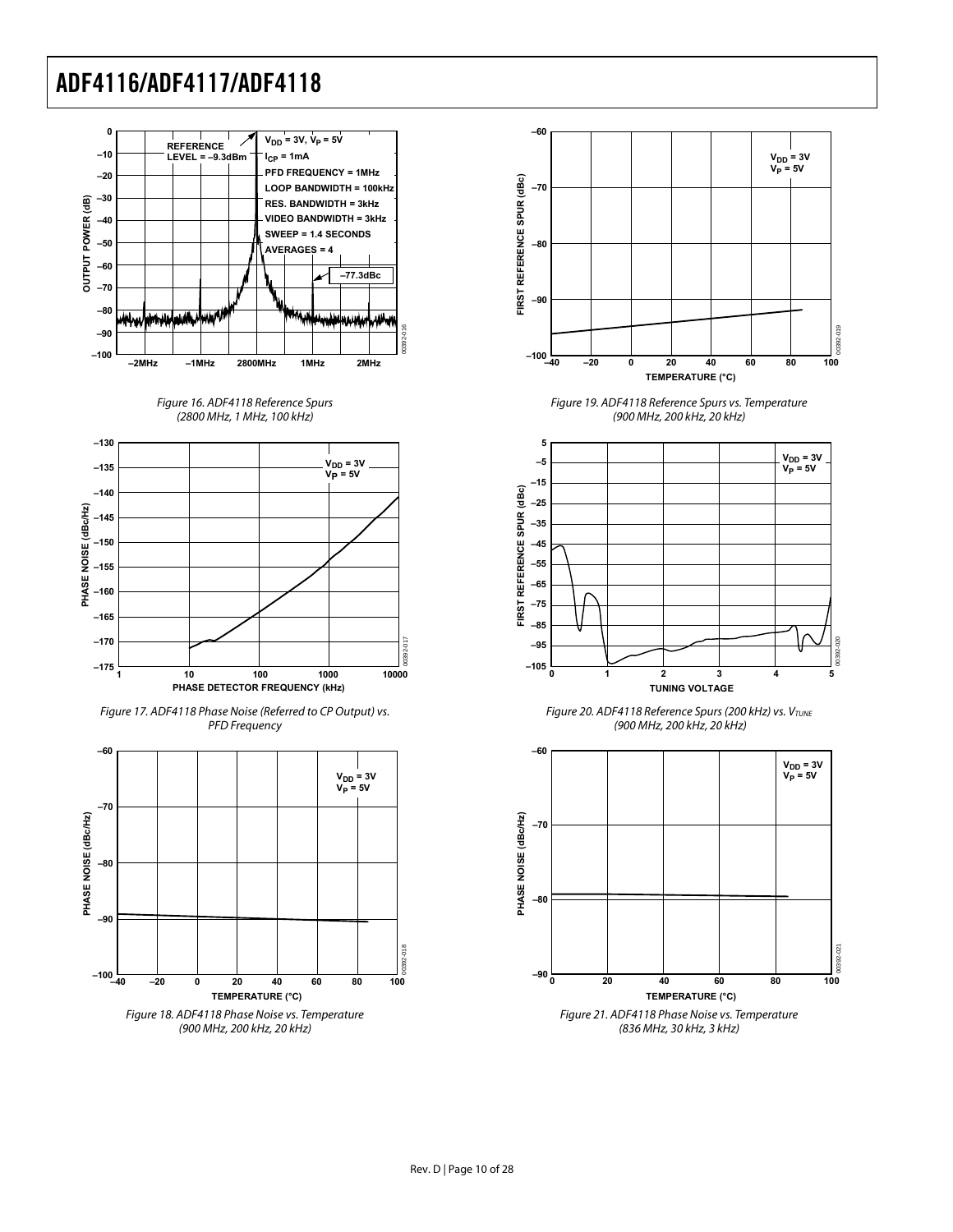

Figure 22. ADF4118 Reference Spurs vs. Temperature (836 MHz, 30 kHz, 3 kHz)



Figure 23. Dl<sub>DD</sub> vs. Prescaler Output Frequency



Figure 24. Charge Pump Output Characteristics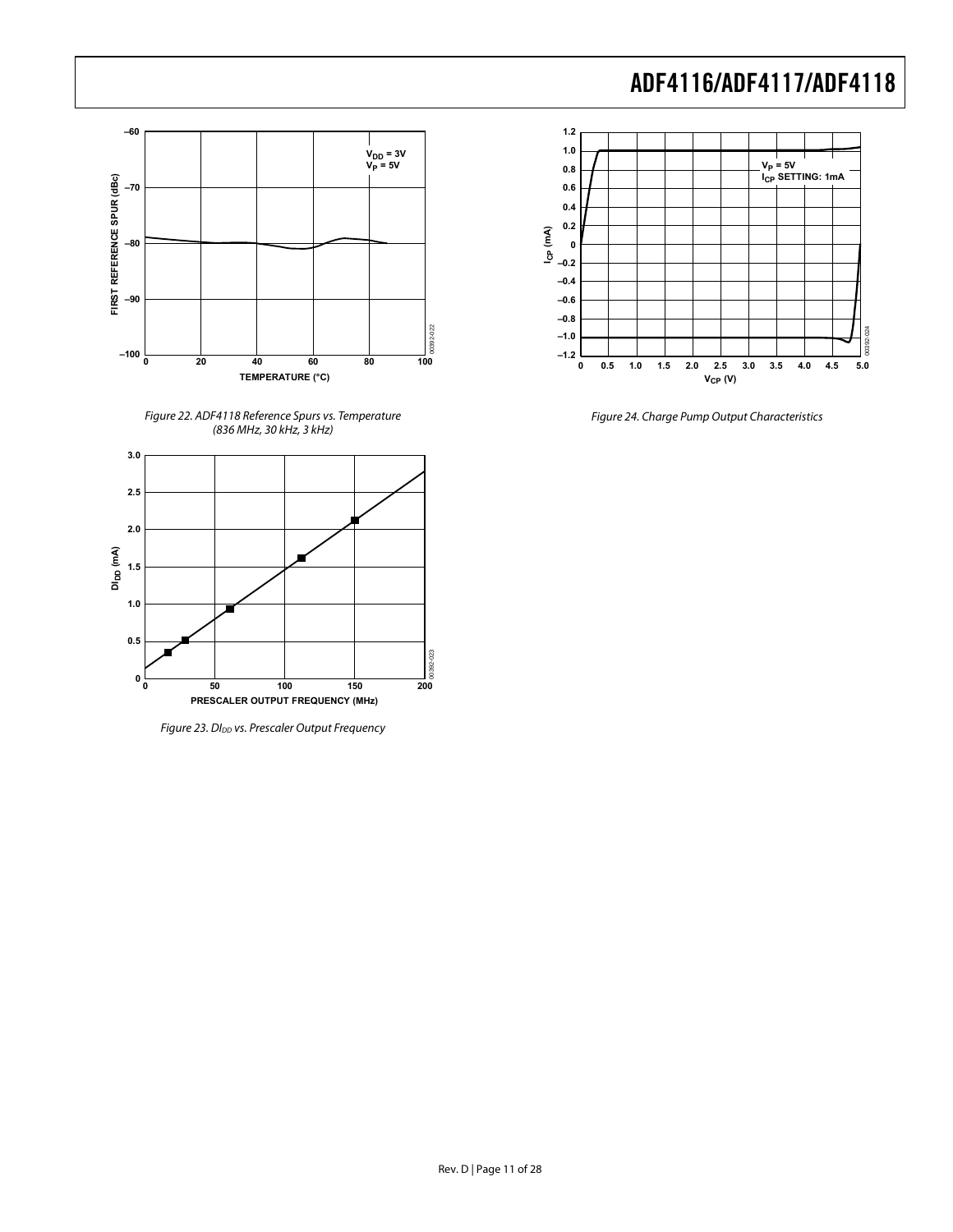# <span id="page-11-0"></span>CIRCUIT DESCRIPTION

## **REFERENCE INPUT SECTION**

The reference input stage is shown in [Figure 25](#page-11-2). SW1 and SW2 are normally closed switches; SW3 is normally open. When power-down is initiated, SW3 is closed and SW1 and SW2 are opened. This ensures that there is no loading of the  $REF_{IN}$  pin on power-down.



## <span id="page-11-2"></span>**RF INPUT STAGE**

The RF input stage is shown in [Figure 26](#page-11-1). It is followed by a 2-stage limiting amplifier to generate the CML clock levels needed for the prescaler.



Figure 26. RF Input Stage

## <span id="page-11-1"></span>**PRESCALER (P/P + 1)**

The dual-modulus prescaler  $(P/P + 1)$ , along with the A counter and B counter, enables the large division ratio, N, to be realized  $(N = PB + A)$ . The dual-modulus prescaler takes the CML clock from the RF input stage and divides it down to a manageable frequency for the CMOS A counter and CMOS B counter. The prescaler is programmable. It can be set in software to 8/9 for the ADF4116 and to 32/33 for the ADF4117 and ADF4118. It is based on a synchronous 4/5 core.

## **A COUNTER AND B COUNTER**

The A CMOS counter and B CMOS counter combine with the dual-modulus prescaler to allow a wide ranging division ratio in the PLL feedback counter. The counters are specified to work when the prescaler output is 200 MHz or less.

### **Pulse Swallow Function**

The A counter and B counter, in conjunction with the dualmodulus prescaler, make it possible to generate output frequencies that are spaced only by the reference frequency divided by R. The equation for the VCO frequency is as follows:

$$
f_{VCO} = [(P \times B) + A] \times f_{REFIN} / R
$$

where:

*f*<sub>VCO</sub> is the output frequency of external voltage controlled oscillator (VCO).

*P* is the preset modulus of dual-modulus prescaler.

*B* is the preset divide ratio of binary 13-bit counter (3 to 8191). A is the preset divide ratio of binary 5-bit swallow counter (0 to 31). *fREFIN* is the output frequency of the external reference frequency oscillator.

*R* is the preset divide ratio of binary 14-bit programmable reference counter (1 to 16,383).

## **R COUNTER**

The 14-bit R counter allows the input reference frequency to be divided down to produce the input clock to the phase frequency detector (PFD). Division ratios from 1 to 16,383 are allowed.



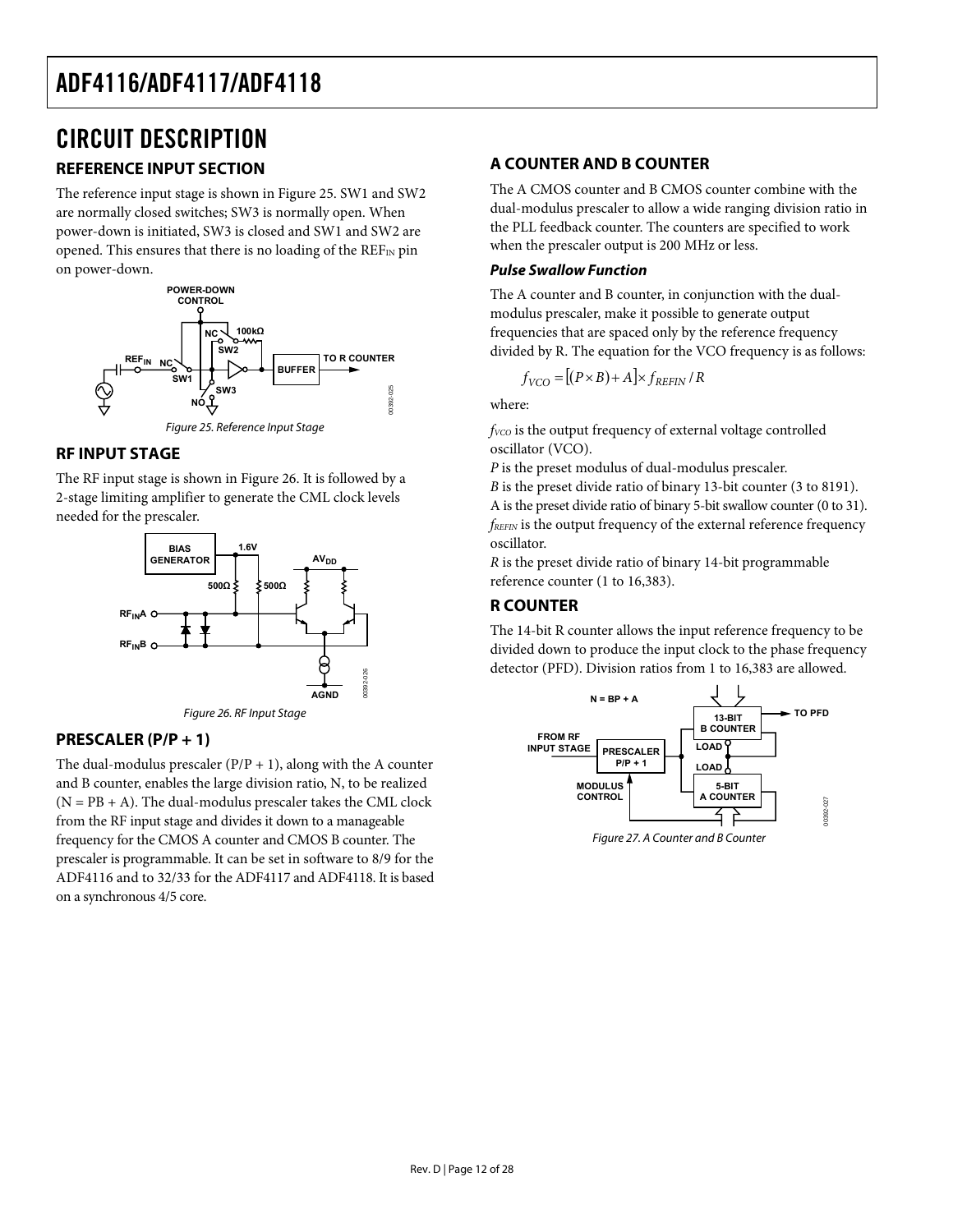## <span id="page-12-0"></span>**PHASE FREQUENCY DETECTOR (PFD) AND CHARGE PUMP**

The PFD takes inputs from the R counter and N counter and produces an output proportional to the phase and frequency difference between them. [Figure 28](#page-12-1) is a simplified schematic of the PFD. The PFD includes a fixed delay element that sets the width of the antibacklash pulse. This is typically 3 ns. This pulse ensures that there is no dead zone in the PFD transfer function and gives a consistent reference spur level.

<span id="page-12-2"></span>

<span id="page-12-3"></span><span id="page-12-1"></span>

### **MUXOUT AND LOCK DETECT**

The output multiplexer on the ADF411x family allows the user to access various internal points on the chip. The state of MUXOUT is controlled by M3, M2, and M1 in the function latch. [Figure 33](#page-16-0) shows the full truth table. [Figure 29](#page-12-2) shows the MUXOUT section in block diagram form.



Figure 29. MUXOUT Circuit

#### **Lock Detect**

MUXOUT can be programmed for both digital lock detect and analog lock detect.

Digital lock detect is active high. It is set high when the phase error on three consecutive phase detector cycles is less than 15 ns. It stays set high until a phase error greater than 25 ns is detected on any subsequent PD cycle.

The N channel, open-drain, analog lock detect should be operated with an external pull-up resistor of 10 kΩ nominal. When lock is detected, it is high with narrow low going pulses.

### **INPUT SHIFT REGISTER**

The ADF411x family digital section includes a 21-bit input shift register, a 14-bit R counter, and an 18-bit N counter, comprising a 5-bit A counter and a 13-bit B counter. Data is clocked into the 21-bit shift register on each rising edge of CLK. The data is clocked in MSB first. Data is transferred from the shift register to one of four latches on the rising edge of LE. The destination latch is determined by the state of the two control bits (C2, C1) in the shift register. These are the two LSBs, DB1 and DB0, as shown in the timing diagram in [Figure 2](#page-4-1). The truth table for these bits is shown in [Figure 34](#page-17-0). [Table 5](#page-12-3) summarizes how the latches are programmed.

|  | Table 5. Programming Data Latches |  |
|--|-----------------------------------|--|
|--|-----------------------------------|--|

|    | <b>Control Bits</b> |                       |  |  |  |  |  |  |
|----|---------------------|-----------------------|--|--|--|--|--|--|
| C) | ٢1                  | Data Latch            |  |  |  |  |  |  |
|    |                     | <b>R</b> Counter      |  |  |  |  |  |  |
|    |                     | N Counter (A and B)   |  |  |  |  |  |  |
|    |                     | <b>Function Latch</b> |  |  |  |  |  |  |
|    |                     | Initialization Latch  |  |  |  |  |  |  |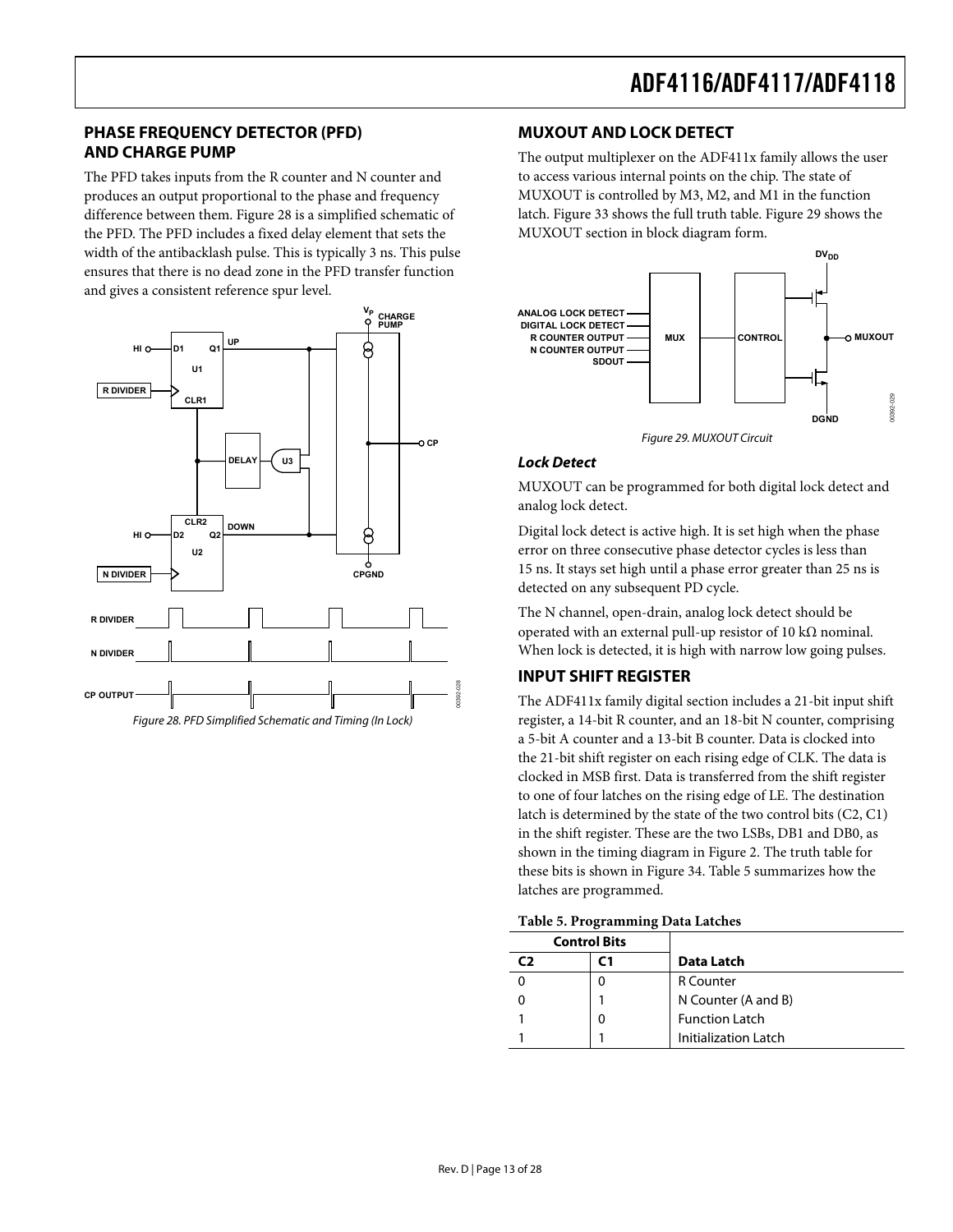## <span id="page-13-0"></span>**LATCH SUMMARIES**

### **REFERENCE COUNTER LATCH**

| LOCK<br>DETECT<br>RECISION<br>௳ | <b>TEST</b><br><b>14-BIT REFERENCE COUNTER, R</b><br><b>MODE BITS</b>                                                                                                                           |    |                |    |            |            |                 |                 |                 |                 |     | <b>CONTROL</b><br><b>BITS</b> |                 |                 |                 |    |                |                |       |       |
|---------------------------------|-------------------------------------------------------------------------------------------------------------------------------------------------------------------------------------------------|----|----------------|----|------------|------------|-----------------|-----------------|-----------------|-----------------|-----|-------------------------------|-----------------|-----------------|-----------------|----|----------------|----------------|-------|-------|
| <b>DB20</b>                     | DB <sub>8</sub><br><b>DB12</b><br>DB7<br><b>DB19</b><br><b>DB17</b><br><b>DB15</b><br><b>DB14</b><br><b>DB13</b><br><b>DB11</b><br><b>DB10</b><br><b>DB18</b><br><b>DB16</b><br>DB <sub>9</sub> |    |                |    |            |            |                 |                 | DB6             | DB <sub>5</sub> | DB4 | DB <sub>3</sub>               | DB <sub>2</sub> | DB <sub>1</sub> | DB <sub>0</sub> |    |                |                |       |       |
| LDP                             | Τ4                                                                                                                                                                                              | T3 | T <sub>2</sub> | Τ1 | <b>R14</b> | <b>R13</b> | R <sub>12</sub> | R <sub>11</sub> | R <sub>10</sub> | R9              | R8  | R7                            | R <sub>6</sub>  | R <sub>5</sub>  | R4              | R3 | R <sub>2</sub> | R <sub>1</sub> | C2(0) | C1(0) |

#### **AB COUNTER LATCH**

| 같<br>O<br>ී. |                                                                                                                                                                  |            |            |            |    |    | <b>13-BIT B COUNTER</b> |    |                |           |                |                |                |                 |                 | <b>5 BIT A COUNTER</b> |                 |                 |                 | <b>CONTROL</b><br><b>BITS</b> |
|--------------|------------------------------------------------------------------------------------------------------------------------------------------------------------------|------------|------------|------------|----|----|-------------------------|----|----------------|-----------|----------------|----------------|----------------|-----------------|-----------------|------------------------|-----------------|-----------------|-----------------|-------------------------------|
| <b>DB20</b>  | DB8<br><b>DB16</b><br><b>DB11</b><br><b>DB10</b><br><b>DB19</b><br><b>DB17</b><br><b>DB15</b><br><b>DB13</b><br><b>DB12</b><br><b>DB18</b><br><b>DB14</b><br>DB9 |            |            |            |    |    |                         |    |                |           |                |                | DB7            | DB <sub>6</sub> | DB <sub>5</sub> | DB4                    | DB <sub>3</sub> | DB <sub>2</sub> | DB <sub>1</sub> | DB <sub>0</sub>               |
| G1           | <b>B13</b>                                                                                                                                                       | <b>B12</b> | <b>B11</b> | <b>B10</b> | B9 | B8 | <b>B7</b>               | B6 | B <sub>5</sub> | <b>B4</b> | B <sub>3</sub> | B <sub>2</sub> | B <sub>1</sub> | A5              | A4              | A <sub>3</sub>         | A2              | A <sup>1</sup>  | C2(0)           | C1(1)                         |

## **FUNCTION LATCH**

| 읎<br><b>RESER</b>    | ้∝<br>面Z<br>ō٥<br>ہ ہ |             | <b>RESERVED</b>           |              |                 | <b>TIMER COUNTER</b> | <b>CONTROL</b>  |                 | ×<br><b>POR</b><br>່ທ ≅<br>Ш. | ۵<br>ш<br>E<br>នី | ×<br>ᅙ<br>□ -<br>. m<br>--<br>⊢٩<br>່ທ Z<br>ਕੋ ਘ<br>ш. | ᅀᄈᆓ<br>≀≝ ≊<br>亡め | ≃∼<br>និទ្ធិគិ<br>, ш.<br>포존학<br>ᅙᅆ |                 | <b>MUXOUT</b><br><b>CONTROL</b> |     | POWER-<br>DOWN 1 | ш⊢<br>н ш<br>3<br>ទី ឆ្ន<br>ပ | <b>CONTROL</b><br><b>BITS</b> |                 |
|----------------------|-----------------------|-------------|---------------------------|--------------|-----------------|----------------------|-----------------|-----------------|-------------------------------|-------------------|--------------------------------------------------------|-------------------|-------------------------------------|-----------------|---------------------------------|-----|------------------|-------------------------------|-------------------------------|-----------------|
| <b>DB20</b>          | <b>DB19</b>           | <b>DB18</b> | <b>DB17</b>               | <b>DB16</b>  | <b>DB15</b>     | <b>DB14</b>          | <b>DB13</b>     | <b>DB12</b>     | <b>DB11</b>                   | <b>DB10</b>       | DB <sub>9</sub>                                        | DB <sub>8</sub>   | DB7                                 | DB <sub>6</sub> | DB <sub>5</sub>                 | DB4 | DB <sub>3</sub>  | DB <sub>2</sub>               | DB <sub>1</sub>               | DB <sub>0</sub> |
| $\cdot$<br>$\lambda$ | PD <sub>2</sub>       | ́           | $\ddot{\phantom{0}}$<br>Λ | $\cdot$<br>^ | TC <sub>4</sub> | тсз                  | TC <sub>2</sub> | TC <sub>1</sub> | F6                            |                   | F4                                                     | F3                | F <sub>2</sub>                      | M <sub>3</sub>  | M <sub>2</sub>                  | M1  | P <sub>D</sub> 1 | F1                            | C2(1)                         | C1(0)           |

| <b>THEFT AAILITER</b> |  | . | $\tilde{ }$ |  |
|-----------------------|--|---|-------------|--|

**INITIALIZATION LATCH**

| ⊞<br><b>SER</b><br>뛽 | ๔∾<br>шZ<br>o o<br>ہ ہ |             | <b>RESERVED</b> |             |             |                 | <b>TIMER COUNTER</b><br><b>CONTROL</b> |                 | ۰.<br>ŏ,≝<br>ັ<br>სი Σ | 冚<br>w      | $\tilde{\phantom{a}}$<br>ਨੇ ਘ<br>공학<br>⊢≺<br>ឌីន<br>ட | шш<br>画長<br>௳<br>亡め | <b>K&gt;</b><br>넓읬ᇥ<br>ত ≆<br>ш<br>-<br>-<br>ੰ≞ ਸੁ≿਼ |                 | <b>MUXOUT</b><br><b>CONTROL</b> |     | $\sim$ $-$<br>шZ<br>o c<br>ءَ ء | $\alpha$<br>$\mathbf{u}$ $\mathbf{v}$<br>눈 써<br>ய<br>-<br>ື<br>ပ |       | <b>CONTROL</b><br><b>BITS</b> |  |
|----------------------|------------------------|-------------|-----------------|-------------|-------------|-----------------|----------------------------------------|-----------------|------------------------|-------------|-------------------------------------------------------|---------------------|------------------------------------------------------|-----------------|---------------------------------|-----|---------------------------------|------------------------------------------------------------------|-------|-------------------------------|--|
| <b>DB20</b>          | <b>DB19</b>            | <b>DB18</b> | $DDB1^-$        | <b>DB16</b> | <b>DB15</b> | <b>DB14</b>     | <b>DB13</b>                            | <b>DB12</b>     | DB <sub>1</sub>        | <b>DB10</b> | DB <sub>9</sub>                                       | DB <sub>8</sub>     | DB7                                                  | DB <sub>6</sub> | DB <sub>5</sub>                 | DB4 | DB <sub>3</sub>                 | DB <sub>2</sub>                                                  | DB1   | DB <sub>0</sub>               |  |
| $\cdot$              | PD <sub>2</sub>        |             | ^               |             | TC4         | TC <sub>3</sub> | TC <sub>2</sub>                        | TC <sup>-</sup> | F6                     |             | F <sub>4</sub>                                        | F3                  | F2                                                   | M3              | M <sub>2</sub>                  | M1  | P <sub>D</sub> 1                | F <sub>1</sub>                                                   | C2(1) | C1(1)                         |  |

Figure 30. ADF411x family Latch Summary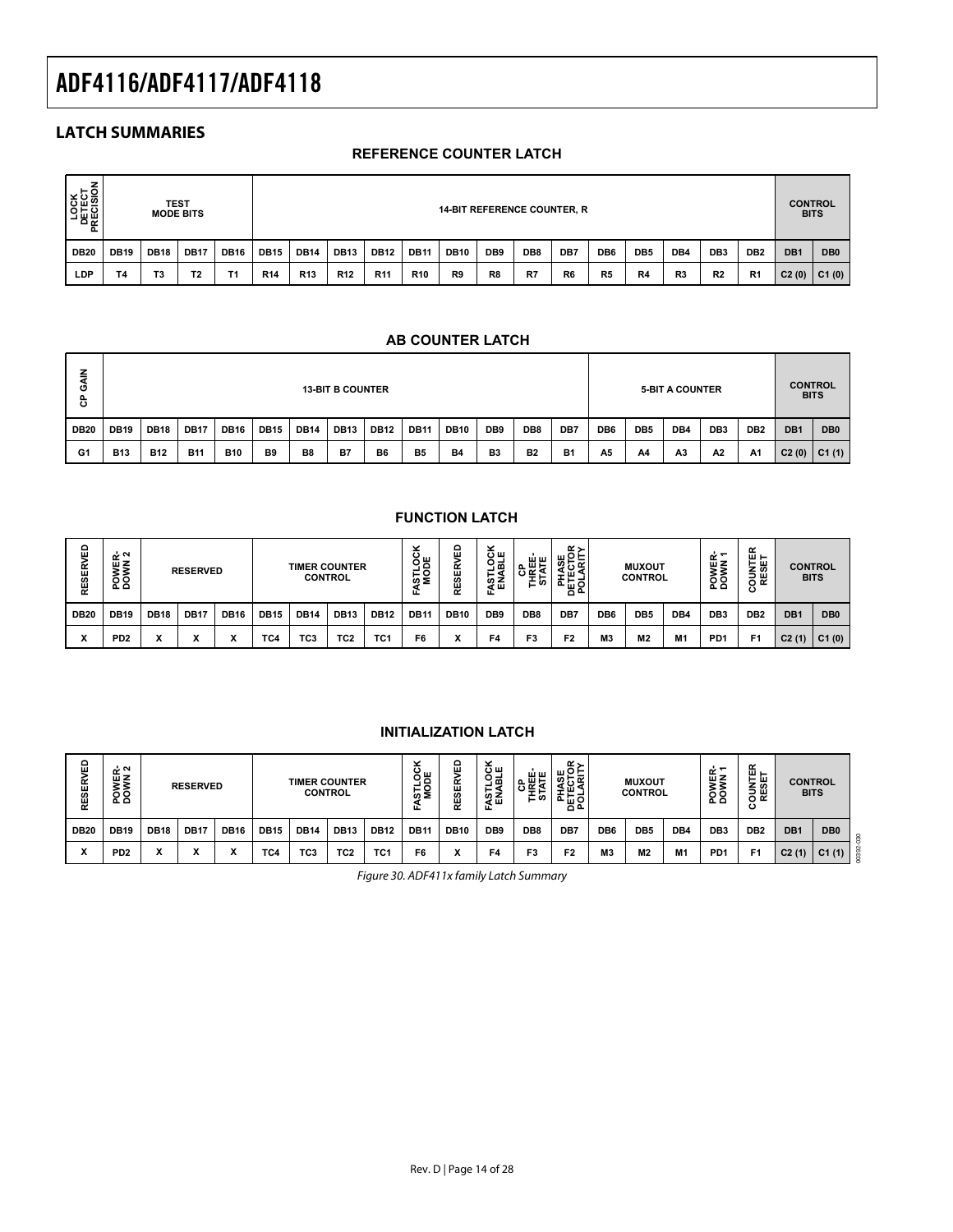## <span id="page-14-0"></span>**LATCH MAPS**

| <b>PECISION</b><br>DETECT<br>DETECT                                                                                                                                                                  |                  | <b>TEST</b><br><b>MODE BITS</b> |                                               |                              |                 |                                                                 |                 |                 |                 |                                        |                                |                 | <b>14-BIT REFERENCE COUNTER, R</b> |                               |                 |                |                     |                 |                                     | <b>CONTROL</b><br><b>BITS</b> |  |
|------------------------------------------------------------------------------------------------------------------------------------------------------------------------------------------------------|------------------|---------------------------------|-----------------------------------------------|------------------------------|-----------------|-----------------------------------------------------------------|-----------------|-----------------|-----------------|----------------------------------------|--------------------------------|-----------------|------------------------------------|-------------------------------|-----------------|----------------|---------------------|-----------------|-------------------------------------|-------------------------------|--|
| <b>DB20</b>                                                                                                                                                                                          | <b>DB19</b>      | <b>DB18</b>                     | <b>DB17</b>                                   | <b>DB16</b>                  | <b>DB15</b>     | <b>DB14</b>                                                     | <b>DB13</b>     | <b>DB12</b>     | <b>DB11</b>     | <b>DB10</b>                            | DB <sub>9</sub>                | DB <sub>8</sub> | DB7                                | DB <sub>6</sub>               | DB <sub>5</sub> | DB4            | DB <sub>3</sub>     | DB <sub>2</sub> | DB1                                 | DB <sub>0</sub>               |  |
| LDP                                                                                                                                                                                                  | <b>T4</b>        | T <sub>3</sub>                  | T <sub>2</sub>                                | <b>T1</b>                    | R <sub>14</sub> | R <sub>13</sub>                                                 | R <sub>12</sub> | R <sub>11</sub> | R <sub>10</sub> | R <sub>9</sub>                         | R8                             | R7              | R6                                 | R <sub>5</sub>                | R4              | R <sub>3</sub> | R2                  | R <sub>1</sub>  | C2(0)                               | C1(0)                         |  |
|                                                                                                                                                                                                      |                  |                                 |                                               |                              |                 |                                                                 |                 |                 |                 |                                        |                                |                 |                                    |                               |                 |                |                     |                 |                                     |                               |  |
|                                                                                                                                                                                                      |                  |                                 |                                               |                              |                 |                                                                 |                 | 0               | R <sub>14</sub> | R <sub>13</sub><br>$\mathbf 0$         | R <sub>12</sub><br>$\mathbf 0$ |                 | <br>                               | R <sub>3</sub><br>$\mathbf 0$ |                 | R2<br>0        | R <sub>1</sub><br>1 |                 | <b>DIVIDE RATIO</b><br>$\mathbf{1}$ |                               |  |
|                                                                                                                                                                                                      |                  |                                 |                                               |                              |                 |                                                                 |                 | 0               |                 | 0                                      | 0                              |                 |                                    | 0                             |                 | 1              | 0                   |                 | $\mathbf{2}$                        |                               |  |
|                                                                                                                                                                                                      |                  |                                 |                                               |                              |                 |                                                                 |                 | 0               |                 | 0                                      | 0                              |                 |                                    | $\mathbf 0$                   |                 | 1              | 1                   |                 | 3                                   |                               |  |
|                                                                                                                                                                                                      |                  |                                 |                                               |                              |                 |                                                                 |                 | $\mathbf 0$     |                 | $\mathbf 0$                            | 0                              |                 |                                    | $\mathbf{1}$                  |                 | 0              | 0                   |                 | 4                                   |                               |  |
|                                                                                                                                                                                                      |                  |                                 |                                               |                              |                 |                                                                 |                 | ٠               |                 | $\bullet$                              | $\bullet$                      |                 |                                    | ٠                             |                 | $\bullet$      | ٠                   |                 | ٠                                   |                               |  |
|                                                                                                                                                                                                      |                  |                                 |                                               |                              |                 |                                                                 |                 |                 |                 | $\bullet$                              | $\bullet$                      |                 |                                    |                               |                 | $\bullet$      | $\bullet$           |                 |                                     |                               |  |
|                                                                                                                                                                                                      |                  |                                 |                                               |                              |                 | $\bullet$<br>$\bullet$<br>$\bullet$<br><br>٠<br>$\bullet$       |                 |                 |                 |                                        |                                |                 |                                    |                               |                 |                |                     | $\bullet$       |                                     |                               |  |
|                                                                                                                                                                                                      |                  |                                 |                                               |                              |                 | 0<br>$\mathbf{1}$<br>$\mathbf{1}$<br>0<br>$\mathbf{1}$<br>1<br> |                 |                 |                 |                                        |                                |                 |                                    |                               |                 |                | 16380               |                 |                                     |                               |  |
|                                                                                                                                                                                                      |                  |                                 |                                               |                              |                 |                                                                 |                 | $\mathbf{1}$    |                 | $\mathbf{1}$                           | 1                              |                 |                                    | $\mathbf{1}$                  |                 | 0              | $\mathbf{1}$        |                 | 16381                               |                               |  |
|                                                                                                                                                                                                      |                  |                                 |                                               |                              |                 |                                                                 |                 | $\mathbf{1}$    |                 | 1                                      | $\mathbf{1}$                   |                 |                                    | 1                             |                 | 1              | 0                   |                 | 16382                               |                               |  |
|                                                                                                                                                                                                      |                  |                                 |                                               |                              |                 |                                                                 |                 | 1               |                 | 1                                      | 1                              |                 |                                    | $\mathbf{1}$                  |                 | 1              | 1                   |                 | 16383                               |                               |  |
|                                                                                                                                                                                                      |                  |                                 | BE SET TO 0000 FOR<br><b>NORMAL OPERATION</b> | <b>TEST MODE BITS SHOULD</b> |                 |                                                                 |                 |                 |                 |                                        |                                |                 |                                    |                               |                 |                |                     |                 |                                     |                               |  |
| <b>LDP</b>                                                                                                                                                                                           | <b>OPERATION</b> |                                 |                                               |                              |                 |                                                                 |                 |                 |                 |                                        |                                |                 |                                    |                               |                 |                |                     |                 |                                     |                               |  |
| 3 CONSECUTIVE CYCLES OF PHASE DELAY LESS THAN<br>0<br>15ns MUST OCCUR BEFORE LOCK DETECT IS SET.<br>5 CONSECUTIVE CYCLES OF PHASE DELAY LESS THAN<br>1<br>15ns MUST OCCUR BEFORE LOCK DETECT IS SET. |                  |                                 |                                               |                              |                 |                                                                 |                 |                 |                 |                                        |                                |                 | 00392-031                          |                               |                 |                |                     |                 |                                     |                               |  |
|                                                                                                                                                                                                      |                  |                                 |                                               |                              |                 |                                                                 |                 |                 |                 | Figure 31. Reference Counter Latch Map |                                |                 |                                    |                               |                 |                |                     |                 |                                     |                               |  |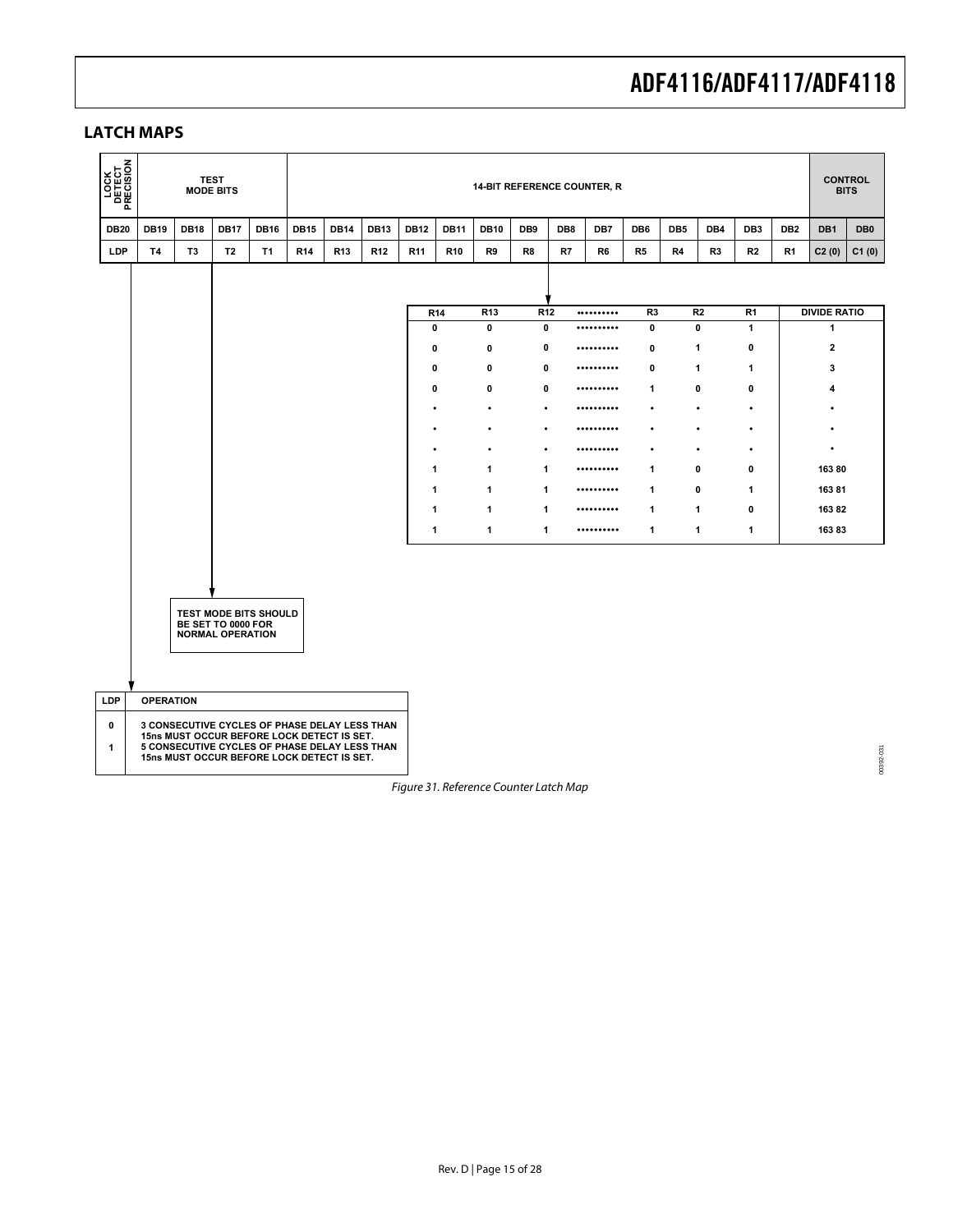| GAIN<br>ჭ    |             |                         | <b>13-BIT B COUNTER</b><br><b>5-BIT A COUNTER</b><br><b>DB17</b><br><b>DB14</b><br>DB9<br>DB8<br>DB7<br>DB6<br>DB <sub>5</sub><br>DB4 |              |                         |      |                             |             |                        |                     |                |           |                                                                                                 |                |                |                |                                                     | <b>CONTROL</b><br><b>BITS</b> |                                  |                 |  |
|--------------|-------------|-------------------------|---------------------------------------------------------------------------------------------------------------------------------------|--------------|-------------------------|------|-----------------------------|-------------|------------------------|---------------------|----------------|-----------|-------------------------------------------------------------------------------------------------|----------------|----------------|----------------|-----------------------------------------------------|-------------------------------|----------------------------------|-----------------|--|
| <b>DB20</b>  | <b>DB19</b> | <b>DB18</b>             |                                                                                                                                       | <b>DB16</b>  | <b>DB15</b>             |      | <b>DB13</b>                 | <b>DB12</b> | <b>DB11</b>            | <b>DB10</b>         |                |           |                                                                                                 |                |                |                | DB <sub>3</sub>                                     | DB <sub>2</sub>               | DB1                              | DB <sub>0</sub> |  |
| G1           | <b>B13</b>  | <b>B12</b>              | <b>B11</b>                                                                                                                            | <b>B10</b>   | B <sub>9</sub>          | B8   | <b>B7</b>                   | <b>B6</b>   | <b>B5</b>              | <b>B4</b>           | B <sub>3</sub> | <b>B2</b> | <b>B1</b>                                                                                       | A5             | A4             | A <sub>3</sub> | A <sub>2</sub>                                      | A <sub>1</sub>                | C2(0)                            | C1(1)           |  |
|              |             |                         |                                                                                                                                       |              |                         |      |                             |             |                        |                     |                |           |                                                                                                 |                |                |                |                                                     |                               |                                  |                 |  |
|              |             |                         |                                                                                                                                       |              |                         |      |                             |             |                        |                     | A5             |           | A4                                                                                              | A <sub>3</sub> |                | A2             | A1                                                  |                               | A COUNTER<br><b>DIVIDE RATIO</b> |                 |  |
|              |             |                         |                                                                                                                                       |              |                         |      |                             |             |                        |                     | X              |           | X                                                                                               | $\pmb{0}$      |                | $\pmb{0}$      | $\pmb{0}$                                           |                               | $\pmb{0}$                        |                 |  |
|              |             |                         |                                                                                                                                       |              |                         |      |                             |             |                        |                     | x              |           | X                                                                                               | 0              |                | 0              | $\mathbf{1}$                                        |                               | 1                                |                 |  |
|              |             |                         |                                                                                                                                       |              |                         |      |                             |             |                        | ADF4116             |                |           | $\bullet$                                                                                       | $\bullet$      |                | $\bullet$      | $\bullet$                                           |                               | ٠                                |                 |  |
|              |             |                         |                                                                                                                                       |              |                         |      |                             |             |                        |                     | ٠              |           | $\bullet$                                                                                       | $\bullet$      |                | $\bullet$      | $\bullet$                                           |                               | ٠                                |                 |  |
|              |             |                         |                                                                                                                                       |              |                         |      |                             |             |                        |                     | x              |           | x                                                                                               | 1              |                | 1              | $\bf{0}$                                            |                               | 6                                |                 |  |
|              |             |                         |                                                                                                                                       |              |                         |      |                             |             |                        |                     | x              |           | X                                                                                               | $\mathbf{1}$   |                | 1              | $\mathbf{1}$                                        |                               | $\overline{7}$                   |                 |  |
|              |             |                         |                                                                                                                                       |              |                         |      |                             |             |                        |                     | A5             |           | A4                                                                                              | A3             | A <sub>2</sub> |                | A COUNTER<br><b>DIVIDE RATIO</b>                    |                               |                                  |                 |  |
|              |             |                         |                                                                                                                                       |              |                         |      |                             |             |                        |                     | $\bf{0}$       |           | $\bf{0}$                                                                                        | 0              |                | $\pmb{0}$      | 0                                                   |                               | 0                                |                 |  |
|              |             |                         |                                                                                                                                       |              |                         |      |                             |             |                        |                     | 0              |           | 0                                                                                               | 0              |                | 0              | $\mathbf{1}$                                        |                               | 1                                |                 |  |
|              |             |                         |                                                                                                                                       |              |                         |      |                             |             |                        | ADF4117/ADF4118     | 0              |           | $\pmb{0}$                                                                                       | 0              |                | 1              | $\bf{0}$                                            |                               | $\overline{\mathbf{2}}$          |                 |  |
|              |             |                         |                                                                                                                                       |              |                         |      |                             |             |                        |                     | ٠              |           | $\bullet$                                                                                       | $\bullet$      |                | $\bullet$      | $\bullet$                                           |                               | ٠                                |                 |  |
|              |             |                         |                                                                                                                                       |              |                         |      |                             |             |                        |                     | ٠              |           | ٠                                                                                               | $\bullet$      |                | $\bullet$      | $\bullet$                                           |                               | ٠                                |                 |  |
|              |             |                         |                                                                                                                                       |              |                         |      |                             |             |                        |                     | $\mathbf{1}$   |           | $\mathbf{1}$                                                                                    | 1              |                | $\pmb{0}$      | $\mathbf{1}$                                        |                               | 29                               |                 |  |
|              |             |                         |                                                                                                                                       |              |                         |      |                             |             |                        |                     | $\mathbf{1}$   |           | $\mathbf{1}$                                                                                    | 1              |                | 1              | $\bf{0}$                                            |                               | 30                               |                 |  |
|              |             |                         |                                                                                                                                       |              |                         |      |                             |             |                        |                     | $\mathbf{1}$   |           | $\mathbf{1}$                                                                                    | 1              |                | 1              | $\mathbf{1}$                                        |                               | 31                               |                 |  |
|              |             |                         |                                                                                                                                       |              |                         |      |                             |             |                        |                     |                |           |                                                                                                 |                |                |                |                                                     |                               |                                  |                 |  |
|              |             | <b>B13</b><br>$\pmb{0}$ | <b>B12</b><br>$\pmb{0}$                                                                                                               |              | <b>B11</b><br>$\pmb{0}$ | <br> | B <sub>3</sub><br>$\pmb{0}$ |             | <b>B2</b><br>$\pmb{0}$ | B <sub>1</sub><br>1 |                |           | <b>B COUNTER DIVIDE RATIO</b><br><b>NOT ALLOWED</b>                                             |                |                |                |                                                     |                               |                                  |                 |  |
|              |             | 0                       | 0                                                                                                                                     |              | $\pmb{0}$               |      | $\bf{0}$                    |             | 1                      | 0                   |                |           | <b>NOT ALLOWED</b>                                                                              |                |                |                |                                                     |                               |                                  |                 |  |
|              |             | 0                       | 0                                                                                                                                     |              | 0                       |      | $\bf{0}$                    |             | 1                      | 1                   |                |           | 3                                                                                               |                |                |                |                                                     |                               |                                  |                 |  |
|              |             | $\mathbf 0$             | 0                                                                                                                                     |              | 0                       |      | $\mathbf{1}$                |             | 0                      | 0                   |                |           | 4                                                                                               |                |                |                |                                                     |                               |                                  |                 |  |
|              |             |                         |                                                                                                                                       |              | $\bullet$               |      |                             |             |                        | ٠                   |                |           |                                                                                                 |                |                |                |                                                     |                               |                                  |                 |  |
|              |             |                         |                                                                                                                                       |              | $\bullet$               |      |                             |             | $\bullet$              | ٠                   |                |           |                                                                                                 |                |                |                |                                                     |                               |                                  |                 |  |
|              |             |                         |                                                                                                                                       |              | $\bullet$               |      |                             |             | ٠                      | $\bullet$           |                |           | ٠                                                                                               |                |                |                |                                                     |                               |                                  |                 |  |
|              |             | 1                       |                                                                                                                                       | 1            | 1                       |      | 1                           |             | 0                      | 0                   |                |           | 8188                                                                                            |                |                |                |                                                     |                               |                                  |                 |  |
|              |             | п.                      |                                                                                                                                       |              |                         |      | 1                           |             | 0                      | 1                   |                |           | 8189                                                                                            |                |                |                |                                                     |                               |                                  |                 |  |
|              |             | $\mathbf{1}$            | 1                                                                                                                                     |              | 1                       |      | 1                           |             | 1                      | 0                   |                |           | 8190                                                                                            |                |                |                |                                                     |                               |                                  |                 |  |
|              |             | $\mathbf{1}$            |                                                                                                                                       | $\mathbf{1}$ | $\mathbf{1}$            |      | $\mathbf{1}$                |             | $\mathbf{1}$           | 1                   |                |           | 8191                                                                                            |                |                |                |                                                     |                               |                                  |                 |  |
|              |             |                         |                                                                                                                                       |              |                         |      |                             |             |                        |                     |                |           |                                                                                                 |                |                |                |                                                     |                               |                                  |                 |  |
|              |             |                         |                                                                                                                                       |              |                         |      |                             |             |                        |                     |                |           |                                                                                                 |                |                |                |                                                     |                               |                                  |                 |  |
| LDP          |             | <b>CURRENT SETTINGS</b> |                                                                                                                                       |              |                         |      |                             |             |                        |                     |                |           |                                                                                                 |                |                |                |                                                     |                               |                                  |                 |  |
| $\pmb{0}$    | 250µA       |                         |                                                                                                                                       |              |                         |      |                             |             |                        |                     |                |           |                                                                                                 |                |                |                | N = BP + A, P IS PRESCALER VALUE. B MUST BE GREATER |                               |                                  |                 |  |
| $\mathbf{1}$ | 1mA         |                         |                                                                                                                                       |              |                         |      |                             |             |                        |                     |                |           | THAN OR EQUAL TO A. FOR CONTINUOUSLY ADJACENT VALUES OF $N_X F_{REF} N_{MIN}$ IS ( $P^2 - P$ ). |                |                |                |                                                     | 0392-032                      |                                  |                 |  |

Figure 32. A Counter/B Counter Latch Map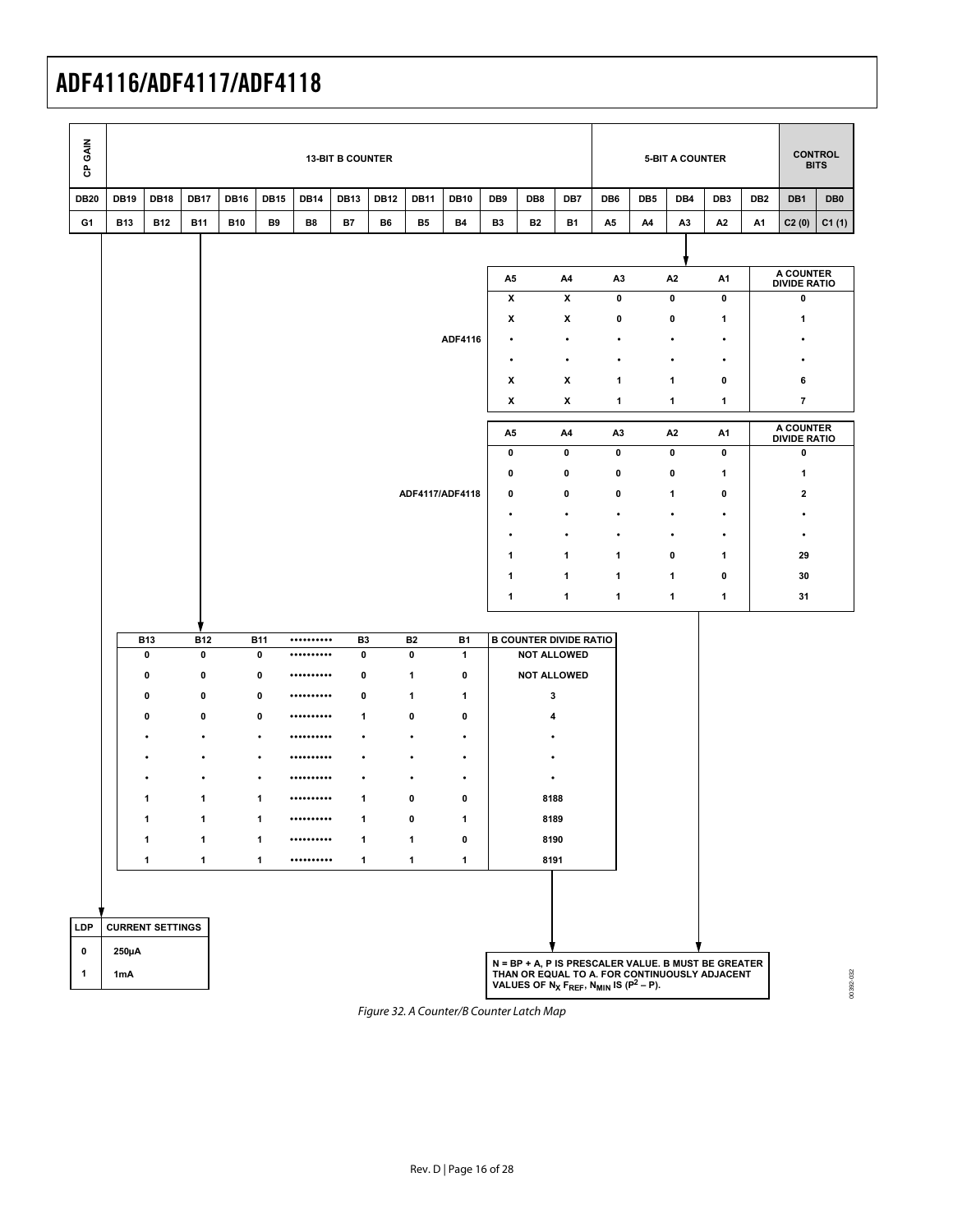

<span id="page-16-0"></span>Figure 33. Function Latch Map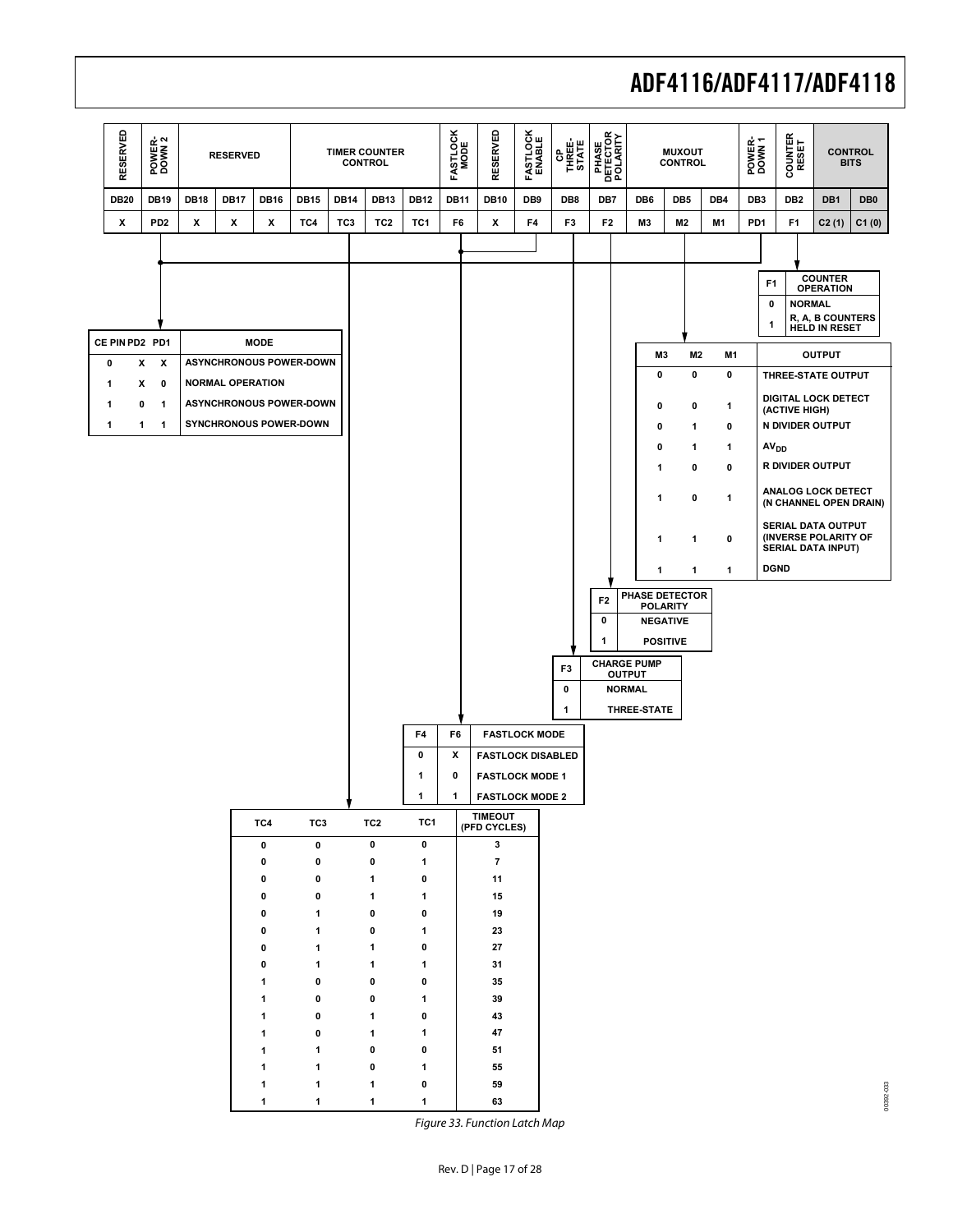

<span id="page-17-0"></span>Figure 34. Initialization Latch Map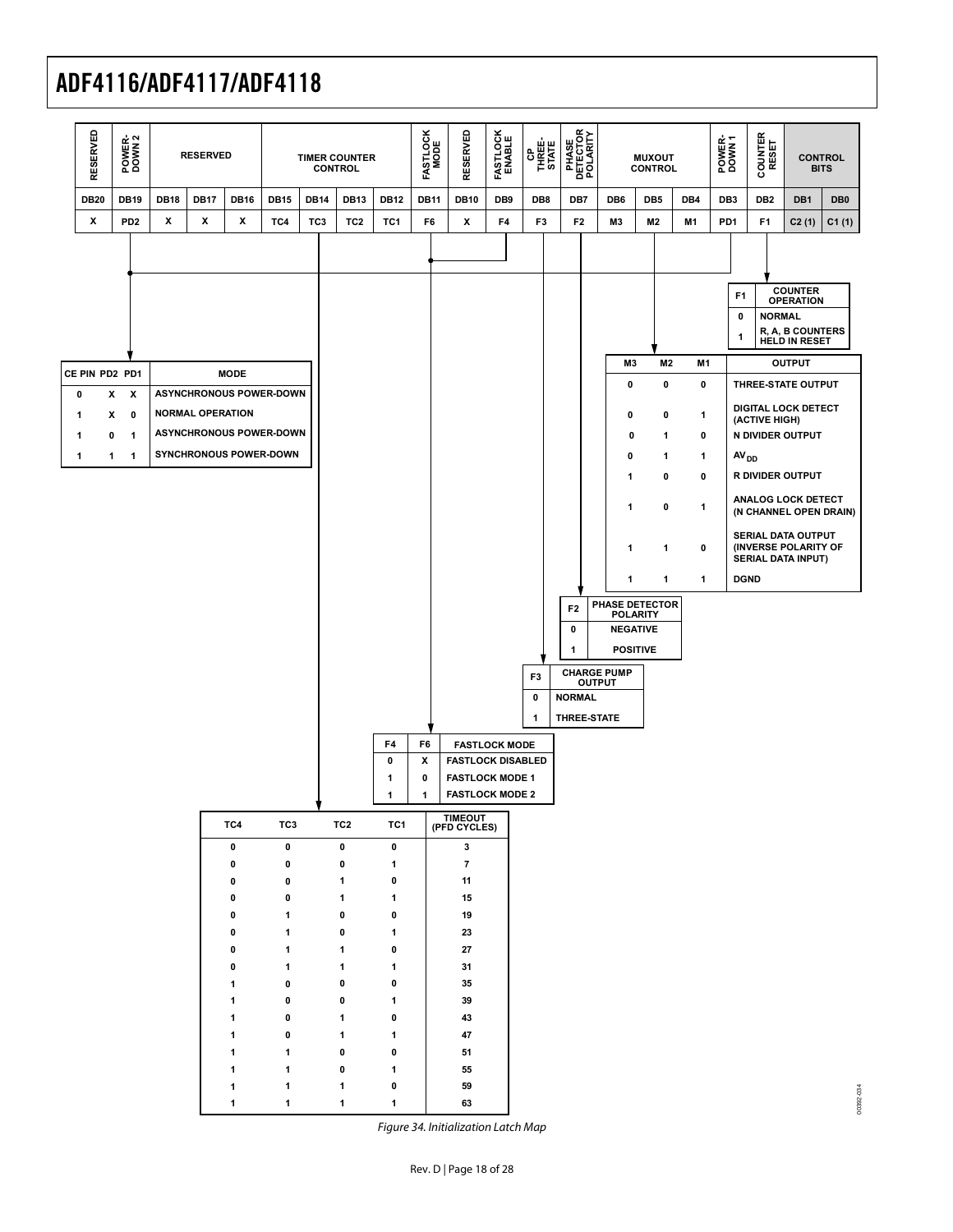## <span id="page-18-0"></span>FUNCTION LATCH

With C2 and C1 set to 1 and 0, respectively, the on-chip function latch is programmed. [Figure 33](#page-16-0) shows the input data format for programming the function latch.

## **COUNTER RESET**

DB2 (F1) is the counter reset bit. When this bit is set to 1, the R counter, A counter, and B counter are reset. For normal operation, this bit should be set to 0. On power-up, the F1 bit needs to be disabled, for the N counter to resume counting in "close" alignment with the R counter. (The maximum error is one prescaler cycle.)

## **POWER-DOWN**

DB3 (PD1) and DB19 (PD2) on the ADF411x family provide programmable power-down modes. They are enabled by the CE pin.

When the CE pin is low, the device is immediately disabled regardless of the states of PD2 and PD1.

In programmed asynchronous power-down, the device powers down immediately after latching a 1 into the PD1 bit, with the condition that PD2 is loaded with a 0.

In programmed synchronous power-down, the device powerdown is gated by the charge pump to prevent unwanted frequency jumps. Once power-down is enabled by writing a 1 into the PD1 bit (on condition that a 1 is also loaded to PD2), the device goes into power-down after the first successive charge pump event.

When a power-down is activated (either synchronous or asynchronous mode including CE pin-activated power-down), the following events occur:

- All active dc current paths are removed.
- The R counter, N counter, and timeout counter are forced to their load state conditions.
- The charge pump is forced into three-state mode.
- The digital clock detect circuitry is reset.
- The RF<sub>IN</sub> input is debiased.
- The oscillator input buffer circuitry is disabled.
- The input register remains active and capable of loading and latching data.

### **MUXOUT CONTROL**

The on-chip multiplexer is controlled by DB6 (M3), DB5 (M2), and DB4 (M1) on the ADF411x family. [Figure 33](#page-16-0) shows the truth table.

### **PHASE DETECTOR POLARITY**

DB7 (F2) of the function latch sets the phase detector polarity. When the VCO characteristics are positive, DB7 should be set to 1. When they are negative, it should be set to 0.

### **CHARGE PUMP THREE-STATE**

The DB8 (F3) bit puts the charge pump into three-state mode when programmed to 1. It should be set to 0 for normal operation.

### **FASTLOCK ENABLE BIT**

DB9 (F4) of the function latch is the fastlock enable bit. Fastlock is enabled only when DB9 is set to 1.

### **FASTLOCK MODE BIT**

DB11 (F6) of the function latch is the fastlock mode bit. When fastlock is enabled, this bit determines which fastlock mode is used. If the fastlock mode bit is 0, Fastlock Mode 1 is selected; if the fastlock mode bit is 1, Fastlock Mode 2 is selected.

If fastlock is not enabled  $(DB9 = 0)$ , DB11  $(ADF4116)$ determines the state of the FL<sub>O</sub> output. FL<sub>O</sub> state is the same as that programmed to DB11.

### **Fastlock Mode 1**

In the ADF411x family, the output level of  $FL<sub>o</sub>$  is programmed to a low state, and the charge pump current is switched to the high value  $(1 \text{ mA})$ . FL $_{\text{O}}$  is used to switch a resistor in the loop filter and to ensure stability while in fastlock by altering the loop bandwidth.

The device enters fastlock by having a 1 written to the CP Gain bit in the N register. The device exits fastlock by having a 0 written to the CP Gain bit in the N register.

### **Fastlock Mode 2**

In the ADF411x family, the output level of FL<sub>O</sub> is programmed to a low state, and the charge pump current is switched to the high value (1 mA). FL $_{\odot}$  is used to switch a resistor in the loop filter and to ensure stability while in fastlock by altering the loop bandwidth.

The device enters fastlock by having a 1 written to the CP gain bit in the N register. The device exits fastlock under the control of the timer counter. After the timeout period determined by the value in TC4 to TC1, the CP Gain bit in the N register is automatically reset to 0, and the device reverts to normal mode instead of fastlock.

### **TIMER COUNTER CONTROL**

In the ADF411x family, the user has the option of switching between two charge pump current values to speed up locking to a new frequency.

When using the fastlock feature with the ADF411x family, the following should be noted:

• The user must make sure that fastlock is enabled. Set DB9 to 1. The user must also choose which fastlock mode to use.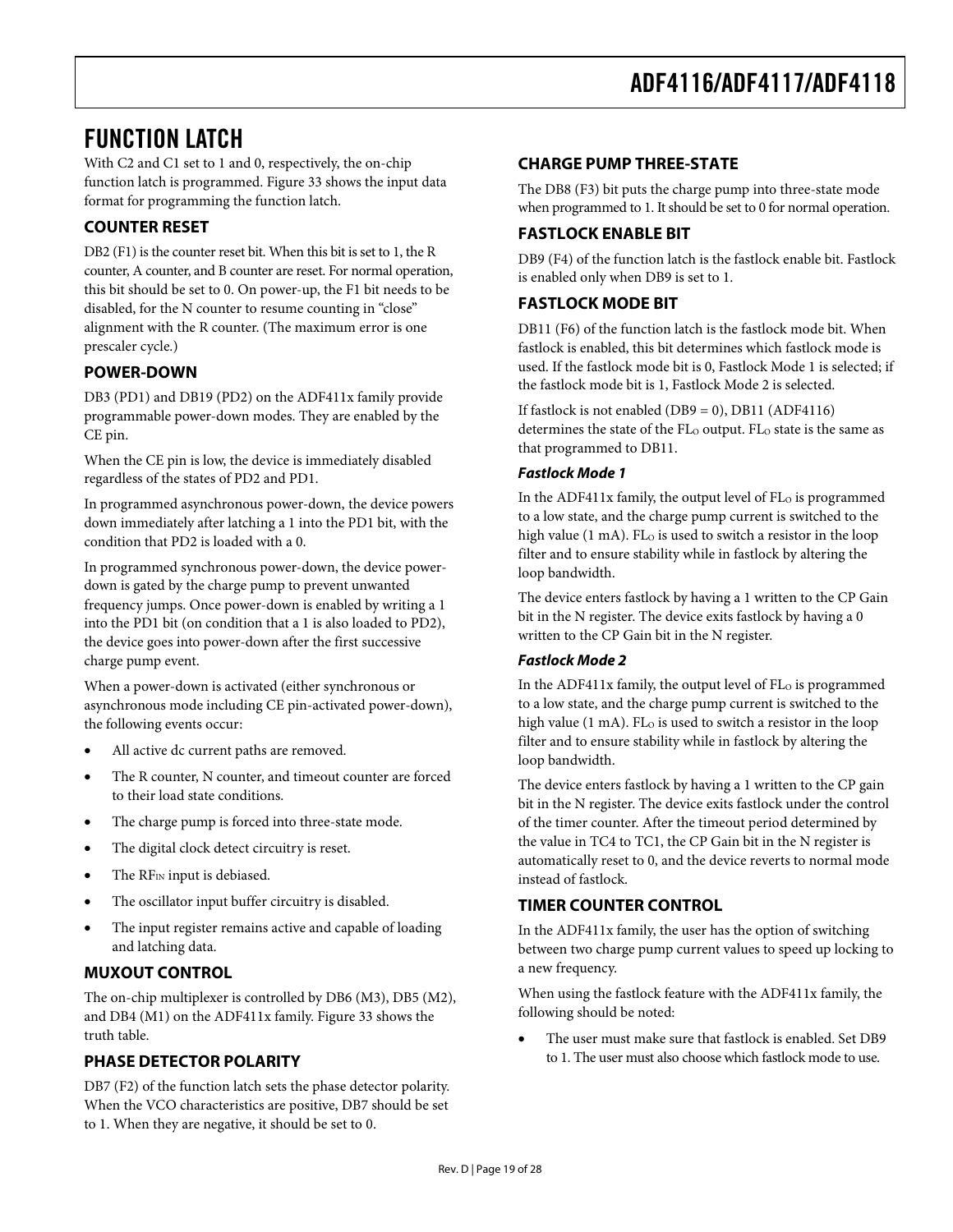- <span id="page-19-0"></span>• Fastlock Mode 2 uses the values in the timer counter to determine the timeout period before reverting to normal mode operation after fastlock. Fastlock Mode 2 is chosen by setting DB11 to 1.
- The user must also decide how long to keep the high current (1 mA) active before reverting to low current (250 μA). This is controlled by the timer counter control bits, DB14 to DB11 (TC4 to TC1), in the function latch. The truth table is given in [Figure 33](#page-16-0).
- To program a new output frequency, program the A counter and B counter latch with new values for A and B. At the same time, set the CP Gain bit to a 1, which sets the charge pump to 1 mA for a period of time determined by TC4 to TC1. When this time is up, the charge pump current reverts to 250 μA. At the same time, the CP Gain bit in the A counter and B counter latch is reset to 0 and is ready for the next time that the user wants to change the frequency.

## **INITIALIZATION LATCH**

When C2 and C1 are both set to 1, the initialization latch is programmed. This is essentially the same as the function latch that is programmed when C2,  $C1 = 1, 0$ .

However, when the initialization latch is programmed, an additional internal reset pulse is applied to the R counter and N counter. This pulse ensures that the N counter is at a load point when the N counter data is latched and that the device begins counting in close phase alignment.

If the latch is programmed for synchronous power-down (CE pin is high; PD1 bit is high; PD2 bit is low), the internal pulse also triggers this power-down. The prescaler reference and the oscillator input buffer are unaffected by the internal reset pulse, so close phase alignment is maintained when counting resumes.

When the first N counter data is latched after initialization, the internal reset pulse is again activated. However, successive N counter loads do not trigger the internal reset pulse.

## **DEVICE PROGRAMMING AFTER INITIAL POWER-UP**

After initial power-up, the device can be programmed by the initialization latch method, the CE pin method, or the counter reset method.

### **Initialization Latch Method**

- 1. Apply  $V_{DD}$ .
- 2. Program the initialization latch (11 in 2 LSBs of input word). Make sure that F1 bit is programmed to 0.
- 3. Do an R load (00 in 2 LSBs).

4. Do an N load (01 in 2 LSBs).

When the initialization latch is loaded, the following occurs:

- The function latch contents are loaded.
- An internal pulse resets the R, N, and timeout counters to load state conditions and also three-states the charge pump. Note that the prescaler band gap reference and the oscillator input buffer are unaffected by the internal reset pulse, allowing close phase alignment when counting resumes.
- Latching the first N counter data after the initialization word activates the same internal reset pulse. Successive N loads do not trigger the internal reset pulse unless there is another initialization.

### **CE Pin Method**

- 1. Apply  $V_{DD}$ .
- 2. Bring CE low to put the device into power-down. This is an asynchronous power-down in that it happens immediately.
- 3. Program the function latch (10).
- 4. Program the R counter latch (00).
- 5. Program the N counter latch (01).
- 6. Bring CE high to take the device out of power-down.

The R counter and N counter resume counting in close alignment.

Note that after CE goes high, a duration of 1 μs may be required for the prescaler band gap voltage and oscillator input buffer bias to reach a steady state.

CE can be used to power up and power down the device to check for channel activity. The input register does not need to be reprogrammed each time the device is disabled and enabled, as long as it is programmed at least once after  $V_{CC}$  is initially applied.

### **Counter Reset Method**

- 1. Apply  $V_{DD}$ .
- 2. Do a function latch load (10 in 2 LSBs). As part of this, load 1 to the F1 bit. This enables the counter reset.
- 3. Do an R counter load (00 in 2 LSBs).
- 4. Do an N counter load (01 in 2 LSBs).
- 5. Do a function latch load (10 in 2 LSBs). As part of this, load 0 to the F1 bit. This disables the counter reset.

This sequence provides the same close alignment as the initialization method. It offers direct control over the internal reset. Note that counter reset holds the counters at load point and three-states the charge pump, but it does not trigger synchronous power-down. The counter reset method requires an extra function latch load compared to the initialization latch method.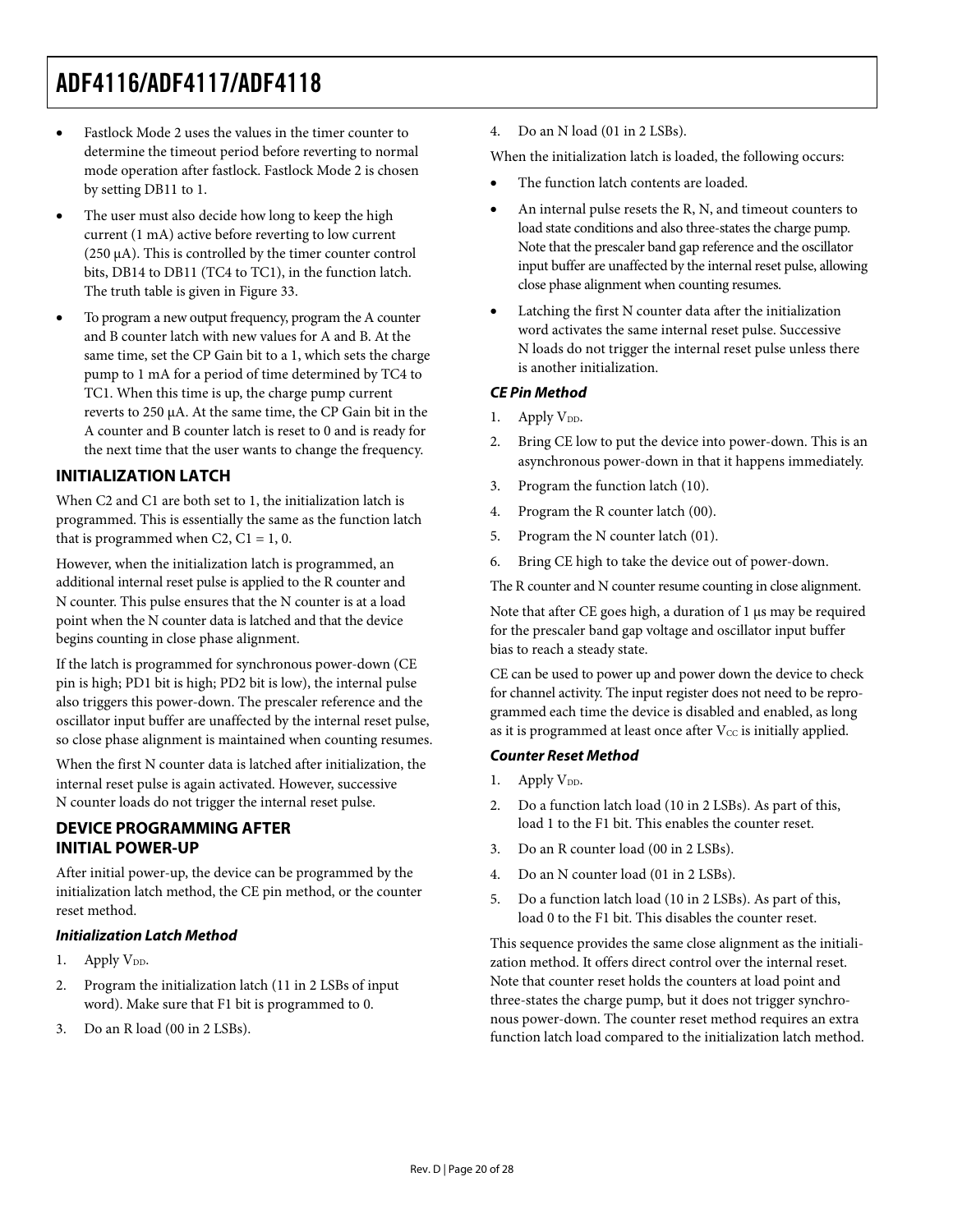## <span id="page-20-0"></span>APPLICATIONS INFORMATION **LOCAL OSCILLATOR FOR THE GSM BASE STATION TRANSMITTER**

[Figure 35](#page-21-1) shows the ADF4117/ADF4118 being used with a VCO to produce the LO for a GSM base station transmitter.

The reference input signal is applied to the circuit at  $F_{REFIN}$  and, in this case, is terminated in 50 Ω. A typical GSM system has a 13 MHz TCXO driving the reference input without a 50  $\Omega$ termination. To have a channel spacing of 200 kHz (the GSM standard), the reference input must be divided by 65, using the on-chip reference divider of the ADF4117/ADF1118.

The charge pump output of the ADF4117/ADF1118 (Pin 2) drives the loop filter. In calculating the loop filter component values, a number of items need to be considered. In this example, the loop filter was designed so that the overall phase margin for the system is 45°. Other PLL system specifications include:

 $K_D = 1$  mA  $K_V = 12 \text{ MHz/V}$ Loop bandwidth  $= 20$  kHz  $F_{REF}$  = 200 kHz  $N = 4500$ Extra reference spur attenuation = 10 dB

All of these specifications are needed and are used to produce the loop filter component values shown in [Figure 36](#page-21-2).

The loop filter output drives the VCO, which, in turn, is fed back to the RF input of the PLL synthesizer; it also drives the RF output terminal. A T-circuit configuration provides 50 Ω matching between the VCO output, the RF output, and the RFIN terminal of the synthesizer.

In a PLL system, it is important to know when the system is in locked mode. In [Figure 35](#page-21-1), this is accomplished by using the MUXOUT signal from the synthesizer. The MUXOUT pin can be programmed to monitor various internal signals in the synthesizer. One of these is the LD or lock-detect signal.

## **SHUTDOWN CIRCUIT**

The attached circuit in [Figure 36](#page-21-2) shows how to shut down both the ADF411x family and the accompanying VCO. The ADG702 switch goes open-circuit when a Logic 1 is applied to the IN input. The low cost switch is available in both SOT-23 and MSOP packages.

## **DIRECT CONVERSION MODULATOR**

In some applications, a direct conversion architecture can be used in base station transmitters. [Figure 37](#page-22-0) shows the combination available from Analog Devices, Inc. to implement this solution.

The circuit diagram shows the AD9761 being used with the AD8346. The use of dual integrated DACs, such as the AD9761 with specified  $\pm 0.02$  dB and  $\pm 0.004$  dB gain and offset matching characteristics, ensures minimum error contribution (over temperature) from this portion of the signal chain.

The local oscillator is implemented by using the ADF4117/ ADF4118. In this case, the FOX801BH-130 provides the stable 13 MHz reference frequency. The system is designed for 200 kHz channel spacing and an output center frequency of 1960 MHz. The target application is a WCDMA base station transmitter. Typical phase noise performance from this LO is −85 dBc/Hz at a 1 kHz offset. The LO port of the AD8346 is driven in single-ended fashion. LOIN is ac-coupled to ground with the 100 pF capacitor, and LOIP is driven through the accoupling capacitor from a 50  $\Omega$  source. An LO drive level between −6 dBm and −12 dBm is required. The circuit in [Figure 37](#page-22-0) gives a typical level of −8 dBm.

The RF output is designed to drive a 50  $\Omega$  load, but it must be ac-coupled as shown in [Figure 37](#page-22-0). If the I and Q inputs are driven in quadrature by 2 V p-p signals, the resulting output power is approximately −10 dBm.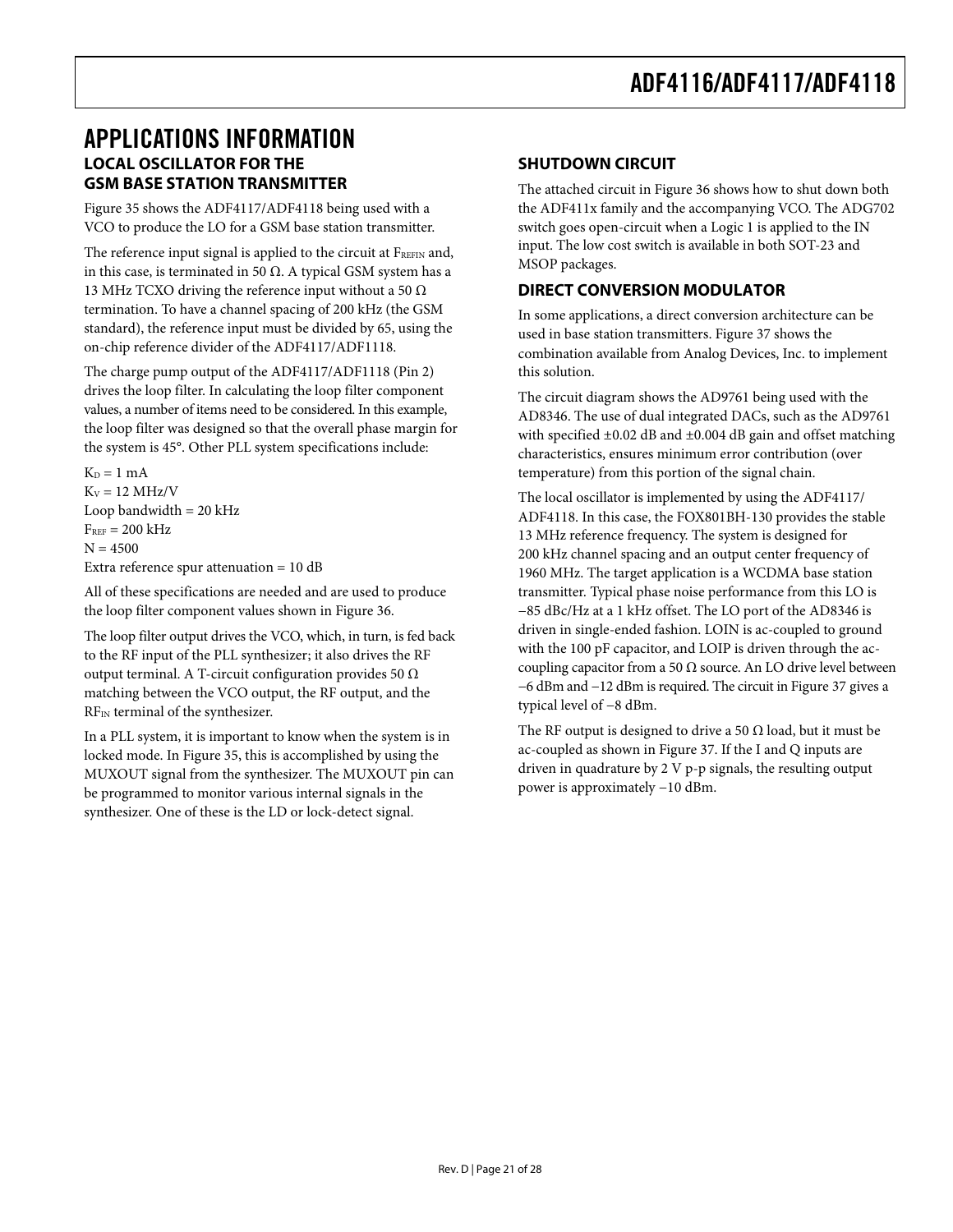<span id="page-21-2"></span><span id="page-21-1"></span><span id="page-21-0"></span>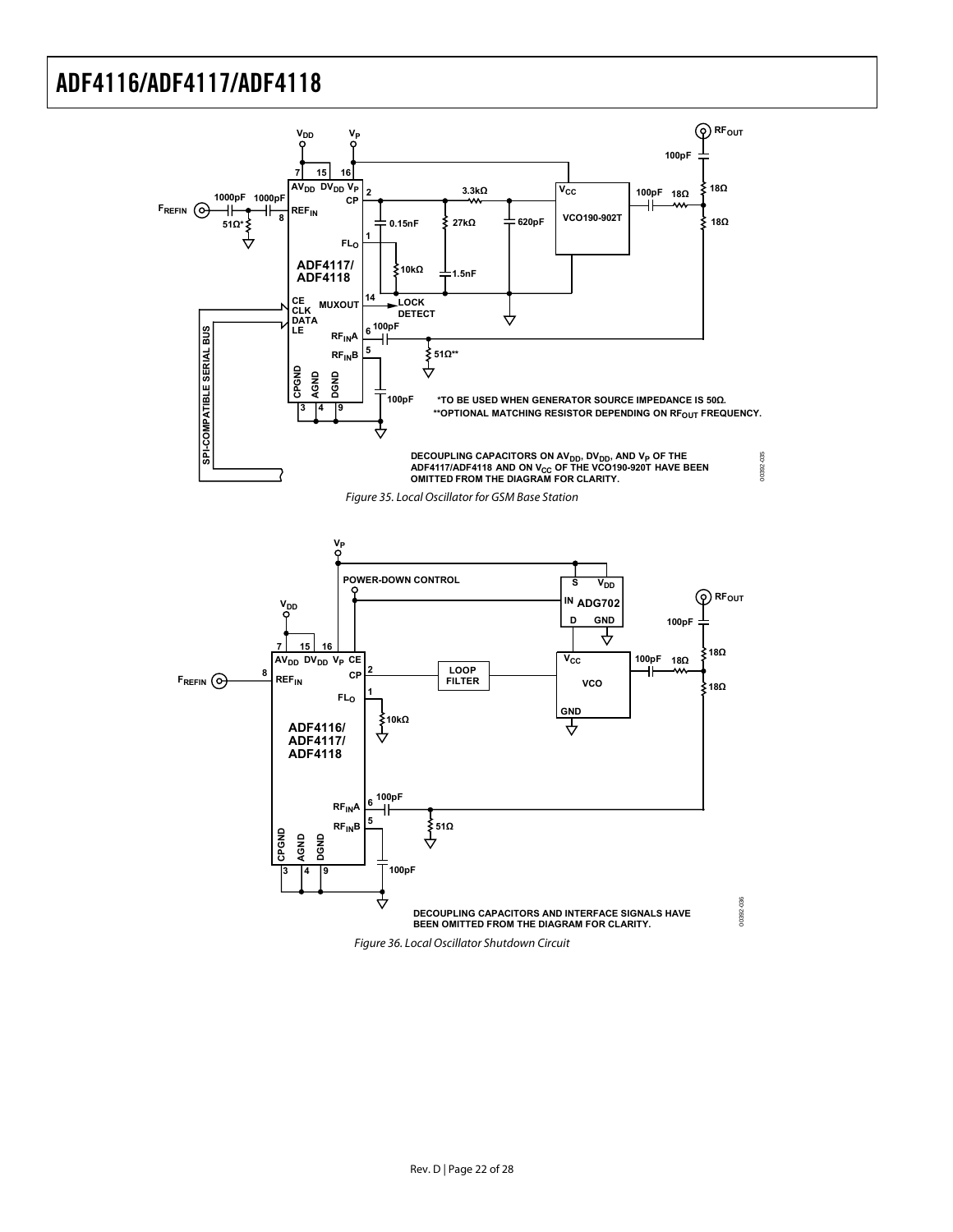

<span id="page-22-0"></span>Figure 37. Direct Conversion Transmitter Solution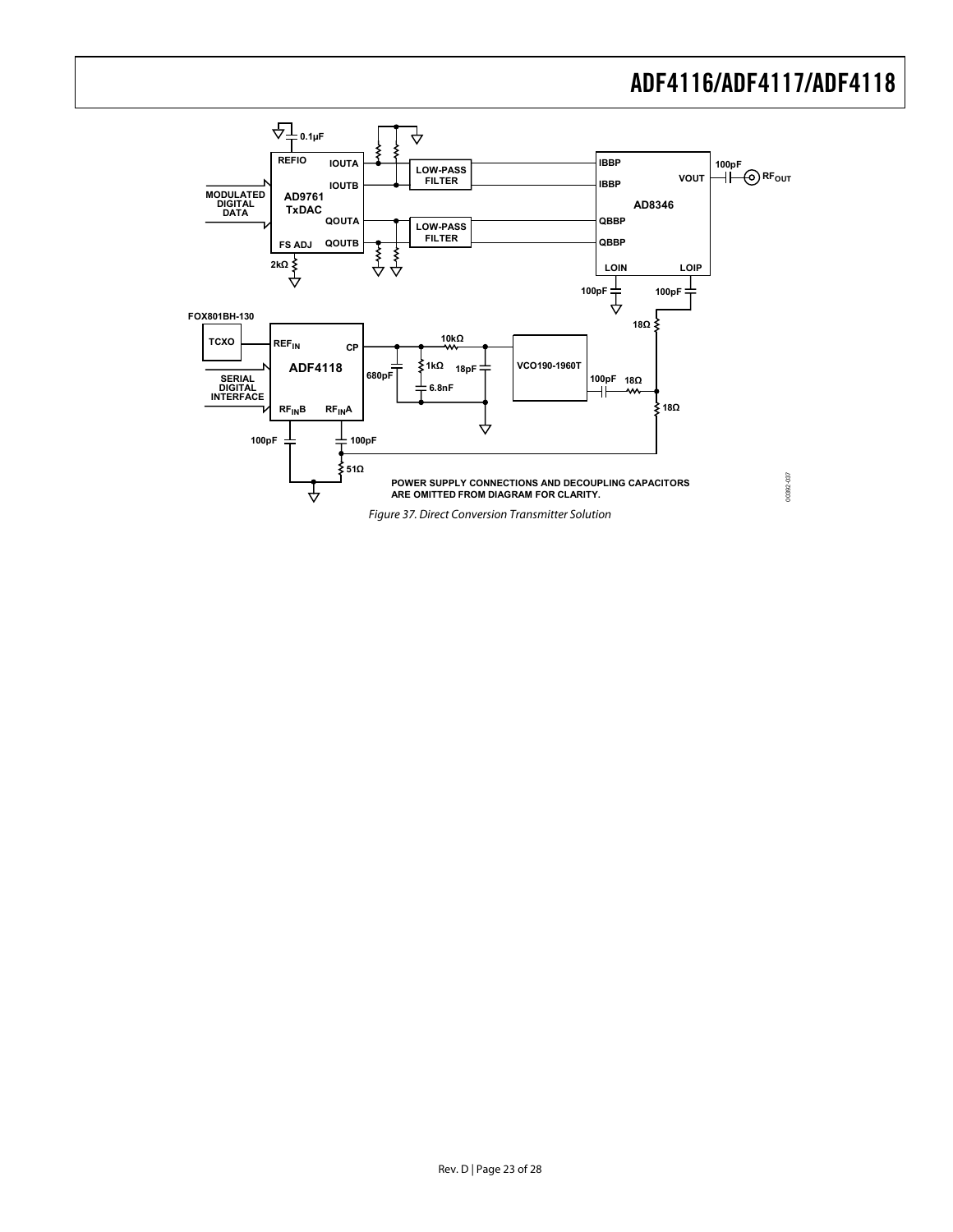### <span id="page-23-0"></span>**INTERFACING**

The ADF411x family has a simple SPI®-compatible serial interface for writing to the device. CLK, DATA, and LE control the data transfer. When LE (latch enable) goes high, the 24 bits that are clocked into the input register on each rising edge of CLK are transferred to the appropriate latch. See [Figure 2](#page-4-1) for the timing diagram and [Table 5](#page-12-3) for the latch truth table.

The maximum allowable serial clock rate is 20 MHz. This means that the maximum update rate possible for the device is 833 kHz or one update every 1.2 μs. This is more than adequate for systems that have typical lock times in hundreds of microseconds.

### **ADuC812 Interface**

[Figure 38](#page-23-1) shows the interface between the ADF411x family and the ADuC812 MicroConverter®. Since the ADuC812 is based on an 8051 core, this interface can be used with any 8051-based microcontroller. The MicroConverter is set up for SPI master mode with CPHA = 0. To initiate the operation, the I/O port driving LE is brought low. Each latch of the ADF411x family needs a 24-bit word. This is accomplished by writing three 8-bit bytes from the MicroConverter to the device. When the third byte has been written, the LE input should be brought high to complete the transfer.

<span id="page-23-2"></span>

<span id="page-23-1"></span>Figure 38. ADuC812 to ADF411x family Interface

On first applying power to the ADF411x family, it requires three writes (one each to the R counter latch, the N counter latch, and the initialization latch) for the output to become active.

I/O port lines on the ADuC812 are also used to control powerdown (CE input) and to detect lock (MUXOUT configured as lock detect and polled by the port input).

When operating in the mode described, the maximum SCLOCK rate of the ADuC812 is 4 MHz. This means that the maximum rate at which the output frequency can be changed is 166 kHz.

### **ADSP-21xx Interface**

[Figure 39](#page-23-2) shows the interface between the ADF411x family and the ADSP-21xx digital signal processor. The ADF411x family needs a 21-bit serial word for each latch write. The easiest way to accomplish this using the ADSP-21xx family is to use the autobuffered transmit mode of operation with alternate framing. This provides a means for transmitting an entire block of serial data before an interrupt is generated.



Figure 39. ADSP-21xx to ADF411x family Interface

Set up the word length for 8 bits and use three memory locations for each 24-bit word. To program each 21-bit latch, store the three 8-bit bytes, enable the autobuffered mode, and write to the transmit register of the DSP. This last operation initiates the autobuffer transfer.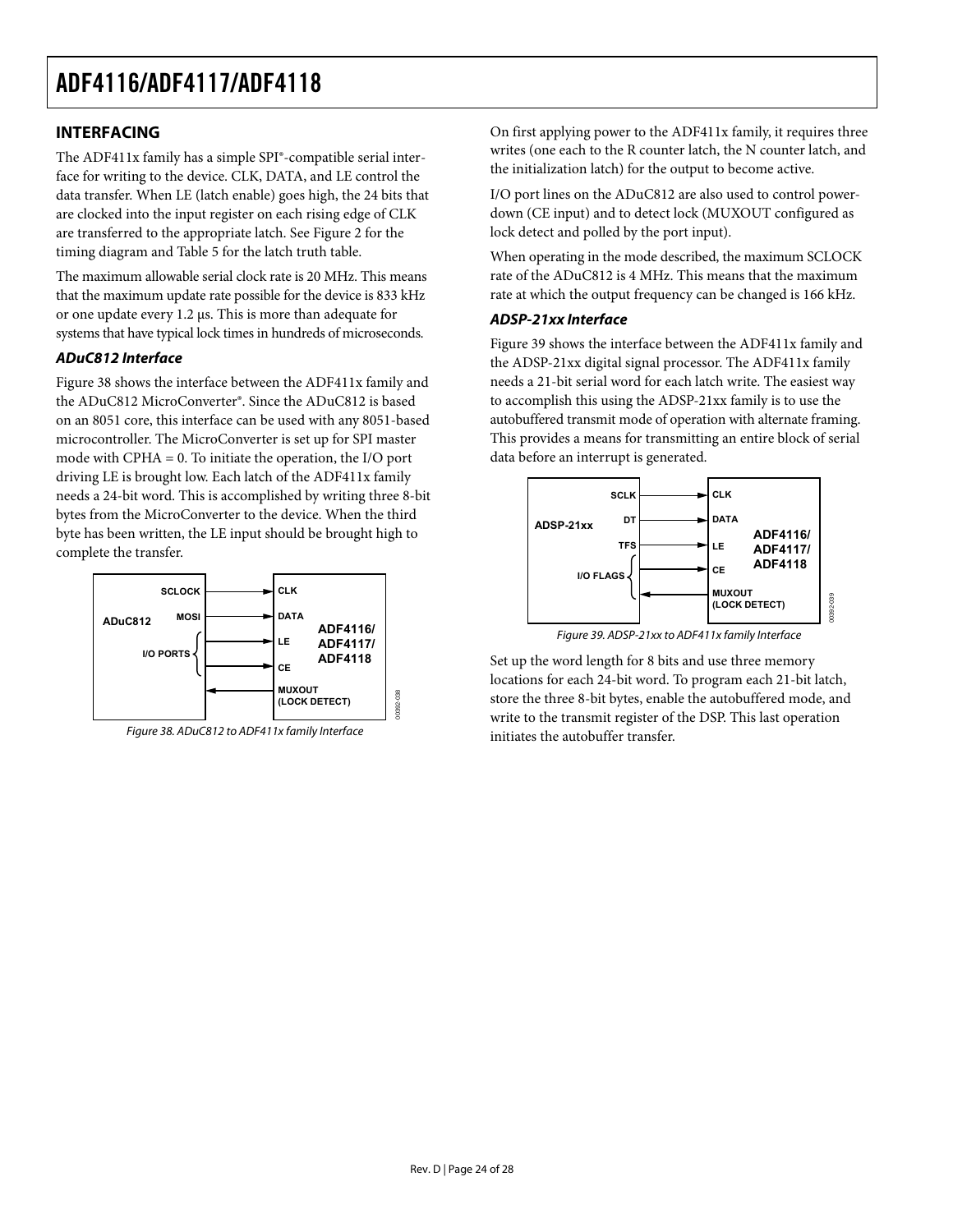## <span id="page-24-0"></span>OUTLINE DIMENSIONS



**COMPLIANT TO JEDEC STANDARDS MO-153AB**

Figure 40. 16-Lead Thin Shrink Small Outline Package [TSSOP] (RU-16) Dimensions shown in millimeters

## **ORDERING GUIDE**

<span id="page-24-1"></span>

| <b>Model</b>                  | <b>Temperature Range</b>            | <b>Package Description</b>                        | <b>Package Option</b> |
|-------------------------------|-------------------------------------|---------------------------------------------------|-----------------------|
| ADF4116BRU                    | $-40^{\circ}$ C to $+85^{\circ}$ C  | 16-Lead Thin Shrink Small Outline Package (TSSOP) | <b>RU-16</b>          |
| ADF4116BRU-REEL               | $-40^{\circ}$ C to $+85^{\circ}$ C  | 16-Lead Thin Shrink Small Outline Package (TSSOP) | <b>RU-16</b>          |
| ADF4116BRU-REEL7              | $-40^{\circ}$ C to $+85^{\circ}$ C  | 16-Lead Thin Shrink Small Outline Package (TSSOP) | <b>RU-16</b>          |
| ADF4116BRUZ <sup>1</sup>      | $-40^{\circ}$ C to $+85^{\circ}$ C  | 16-Lead Thin Shrink Small Outline Package (TSSOP) | <b>RU-16</b>          |
| ADF4116BRUZ-REEL <sup>1</sup> | $-40^{\circ}$ C to $+85^{\circ}$ C  | 16-Lead Thin Shrink Small Outline Package (TSSOP) | <b>RU-16</b>          |
| ADF4116BRUZ-REEL71            | $-40^{\circ}$ C to $+85^{\circ}$ C  | 16-Lead Thin Shrink Small Outline Package (TSSOP) | <b>RU-16</b>          |
| ADF4117BRU                    | $-40^{\circ}$ C to $+85^{\circ}$ C  | 16-Lead Thin Shrink Small Outline Package (TSSOP) | <b>RU-16</b>          |
| ADF4117BRU-REEL               | $-40^{\circ}$ C to $+85^{\circ}$ C  | 16-Lead Thin Shrink Small Outline Package (TSSOP) | <b>RU-16</b>          |
| ADF4117BRU-REEL7              | $-40^{\circ}$ C to $+85^{\circ}$ C  | 16-Lead Thin Shrink Small Outline Package (TSSOP) | <b>RU-16</b>          |
| ADF4117BRUZ <sup>1</sup>      | $-40^{\circ}$ C to $+85^{\circ}$ C  | 16-Lead Thin Shrink Small Outline Package (TSSOP) | <b>RU-16</b>          |
| ADF4117BRUZ-RL1               | $-40^{\circ}$ C to $+85^{\circ}$ C  | 16-Lead Thin Shrink Small Outline Package (TSSOP) | <b>RU-16</b>          |
| ADF4117BRUZ-RL7 <sup>1</sup>  | $-40^{\circ}$ C to $+85^{\circ}$ C  | 16-Lead Thin Shrink Small Outline Package (TSSOP) | <b>RU-16</b>          |
| ADF4118BRU                    | $-40^{\circ}$ C to $+85^{\circ}$ C  | 16-Lead Thin Shrink Small Outline Package (TSSOP) | <b>RU-16</b>          |
| ADF4118BRU-REEL               | $-40^{\circ}$ C to $+85^{\circ}$ C  | 16-Lead Thin Shrink Small Outline Package (TSSOP) | <b>RU-16</b>          |
| ADF4118BRU-REEL7              | $-40^{\circ}$ C to $+85^{\circ}$ C  | 16-Lead Thin Shrink Small Outline Package (TSSOP) | <b>RU-16</b>          |
| ADF4118BRUZ <sup>1</sup>      | $-40^{\circ}$ C to $+85^{\circ}$ C  | 16-Lead Thin Shrink Small Outline Package (TSSOP) | <b>RU-16</b>          |
| ADF4118BRUZ-RL1               | $-40^{\circ}$ C to $+85^{\circ}$ C  | 16-Lead Thin Shrink Small Outline Package (TSSOP) | <b>RU-16</b>          |
| ADF4118BRUZ-RL71              | $-40^{\circ}$ C to $+85^{\circ}$ C  | 16-Lead Thin Shrink Small Outline Package (TSSOP) | <b>RU-16</b>          |
| ADF4118YRUZ <sup>1</sup>      | $-40^{\circ}$ C to $+125^{\circ}$ C | 16-Lead Thin Shrink Small Outline Package (TSSOP) | <b>RU-16</b>          |
| ADF4118YRUZ-RL1               | $-40^{\circ}$ C to $+125^{\circ}$ C | 16-Lead Thin Shrink Small Outline Package (TSSOP) | <b>RU-16</b>          |
| ADF4118YRUZ-RL7 <sup>1</sup>  | $-40^{\circ}$ C to $+125^{\circ}$ C | 16-Lead Thin Shrink Small Outline Package (TSSOP) | <b>RU-16</b>          |
| EVAL-ADF4118EBZ11             |                                     | <b>Evaluation Board</b>                           |                       |
| EVAL-ADF411XEBZ11             |                                     | <b>Evaluation Board</b>                           |                       |

1 Z = RoHS Compliant Part.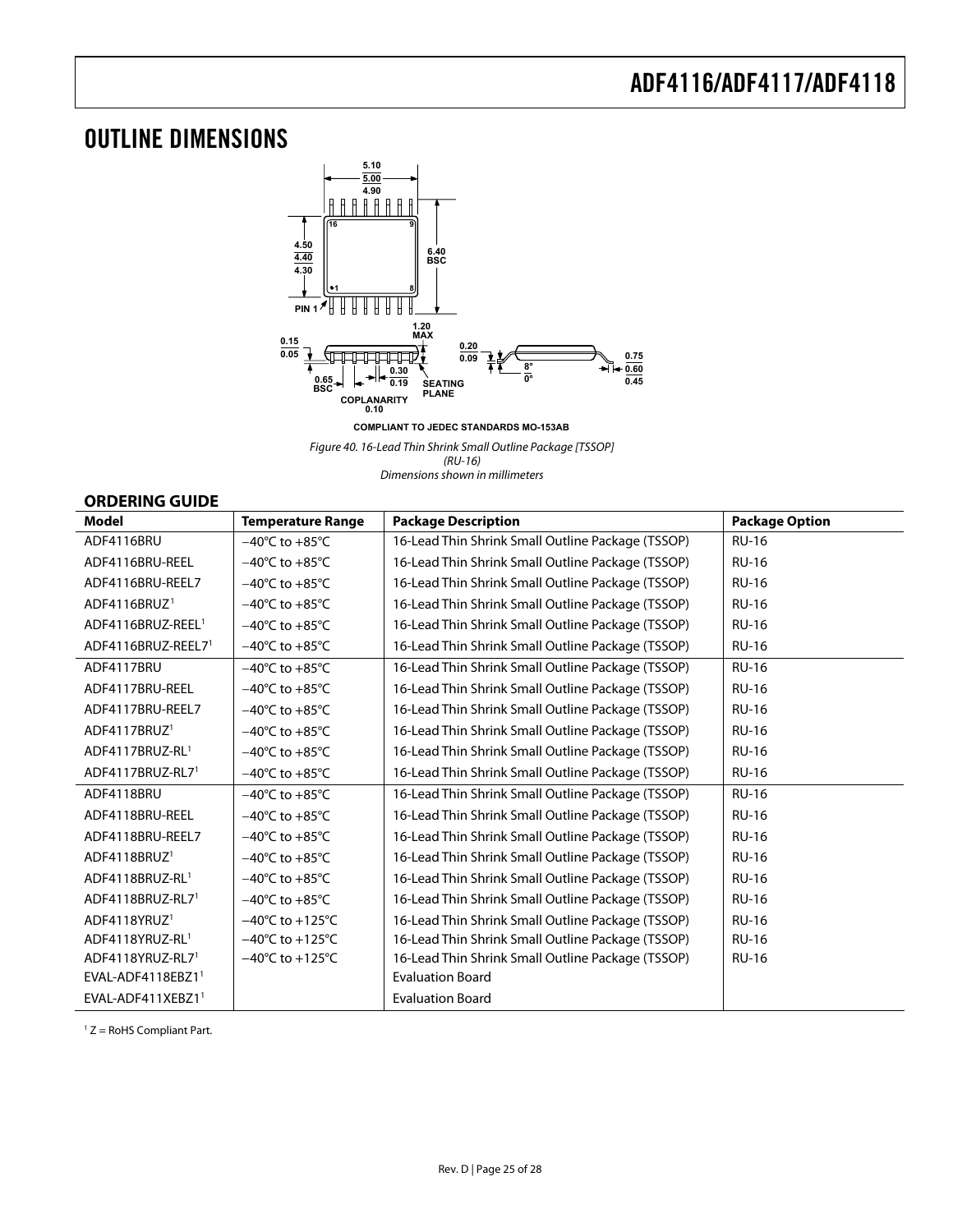# **NOTES**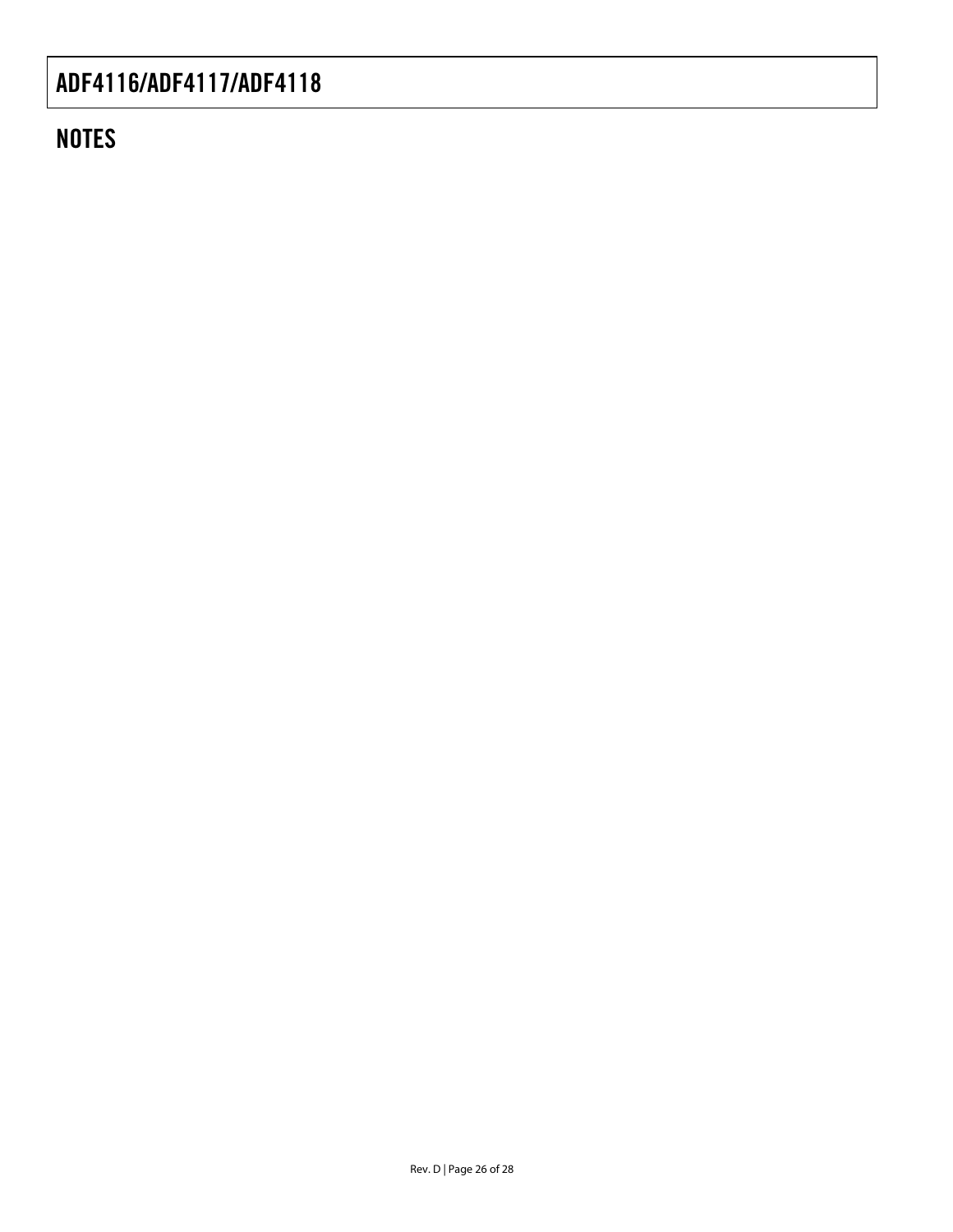# **NOTES**